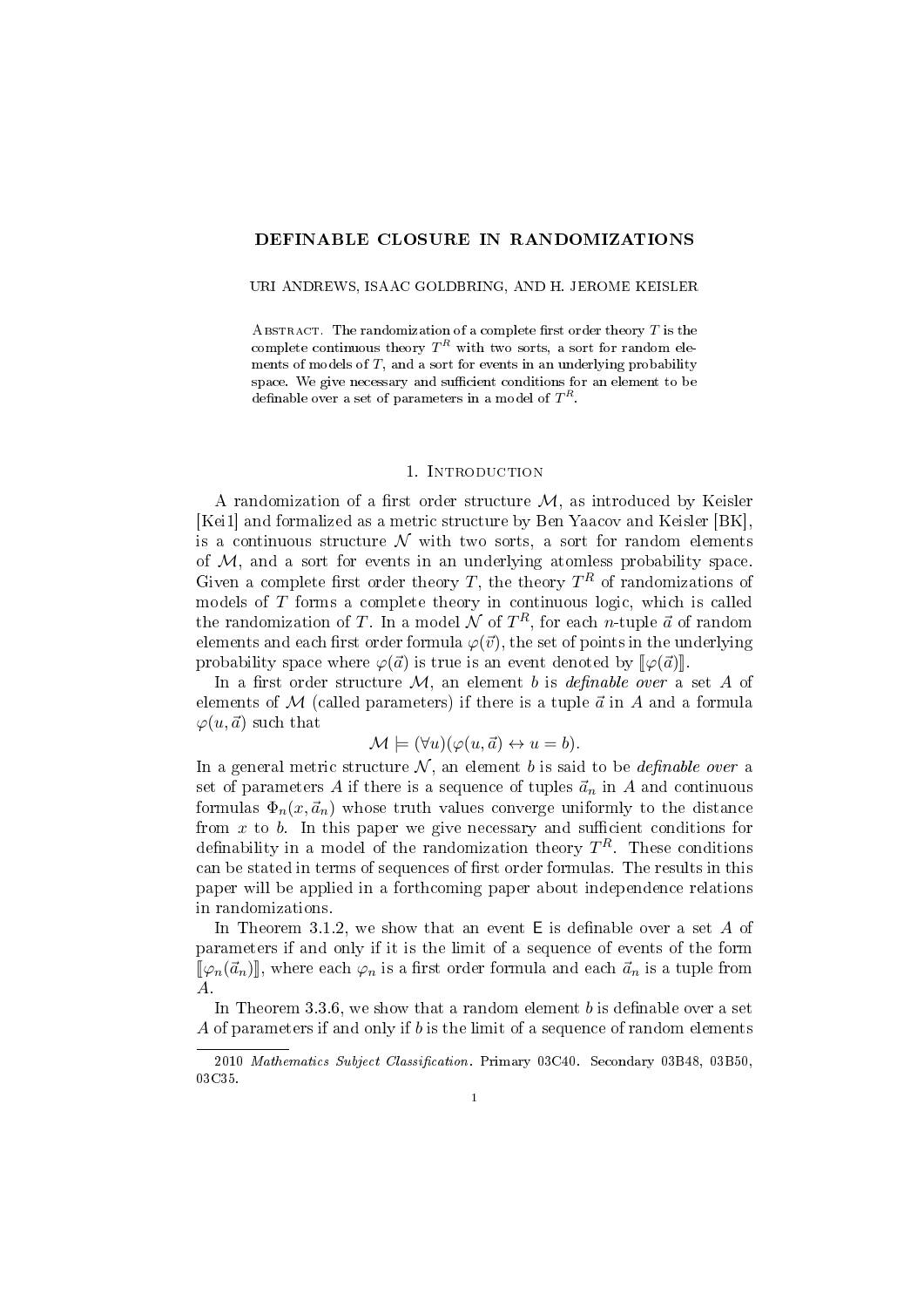$b_n$  such that for each  $n$ ,

$$
[\![(\forall u)(\varphi_n(u,\vec{a}_n)\leftrightarrow u=b_n)]\!]
$$

has probability one for some first order formula  $\varphi_n(u, \vec{v})$  and a tuple  $\vec{a}_n$  from A. In Section 4 we give some consequences in the special case that the underlying first order theory T is  $\aleph_0$ -categorical.

Continuous model theory in its current form is developed in the papers [BBHU] and [BU]. The papers [Go1], [Go2], [Go3] deal with definability questions in metric structures. Randomizations of models are treated in [AK], [Be], [BK], [EG], [GL], [Ke1], and [Ke2].

# 2. Preliminaries

We refer to [BBHU] and [BU] for background in continuous model theory. and follow the notation of [BK]. We assume familiarity with the basic notions about continuous model theory as developed in [BBHU], including the notions of a theory, structure, pre-structure, model of a theory, elementary extension, isomorphism, and  $\kappa$ -saturated structure. In particular, the universe of a pre-structure is a pseudo-metric space, the universe of a structure is a complete metric space, and every pre-structure has a unique completion. In continuous logic, formulas have truth values in the unit interval  $[0,1]$ with 0 meaning true, the connectives are continuous functions from  $[0, 1]^n$ into  $[0, 1]$ , and the quantifiers are sup and inf. A *tuple* is a finite sequence. and  $A^{\leq N}$  is the set of all tuples of elements of A.

2.1. The theory  $T^R$ . We assume throughout that L is a finite or countable first order signature, and that  $T$  is a complete theory for  $L$  whose models have at least two elements.

The randomization signature  $L^R$  is the two-sorted continuous signature with sorts  $K$  (for random elements) and  $B$  (for events), an *n*-ary function symbol  $\llbracket \varphi(\cdot) \rrbracket$  of sort  $\mathbb{K}^n \to \mathbb{B}$  for each first order formula  $\varphi$  of L with n free variables, a [0, 1]-valued unary predicate symbol  $\mu$  of sort  $\mathbb B$  for probability. and the Boolean operations  $\top, \bot, \sqcap, \sqcup, \neg$  of sort B. The signature  $L^R$  also has distance predicates  $d_\mathbb{B}$  of sort  $\mathbb B$  and  $d_\mathbb{K}$  of sort  $\mathbb K.$  In  $L^R,$  we use  $\mathsf B, \mathsf C, \ldots$ for variables or parameters of sort  $\mathbb{B}$ .  $\mathsf{B} \doteq \mathsf{C}$  means  $d_{\mathbb{B}}(\mathsf{B},\mathsf{C}) = 0$ , and  $\mathsf{B} \subseteq \mathsf{C}$ means  $B \doteq B \sqcap C$ .

A pre-structure for  $T^R$  will be a pair  $\mathcal{P} = (\mathcal{K}, \mathcal{B})$  where  $\mathcal K$  is the part of sort  $\mathbb K$  and  $\mathcal B$  is the part of sort  $\mathbb B$ . The *reduction* of  $\mathcal P$  is the pre-structure  $\mathcal{N} = (\mathcal{K}, \mathcal{B})$  obtained from P by identifying elements at distance zero, and the associated mapping from  $P$  onto  $\mathcal N$  is called the *reduction map*. The *completion* of  $P$  is the structure obtained by completing the metrics in the reduction of  $P$ . A pre-structure  $P$  is called pre-complete if the reduction of  $P$  is already the completion of  $P$ .

In [BK], the randomization theory  $T^R$  is defined by listing a set of axioms. We will not repeat these axioms here, because it is simpler to give the following model-theoretic characterization of  $T^R$ .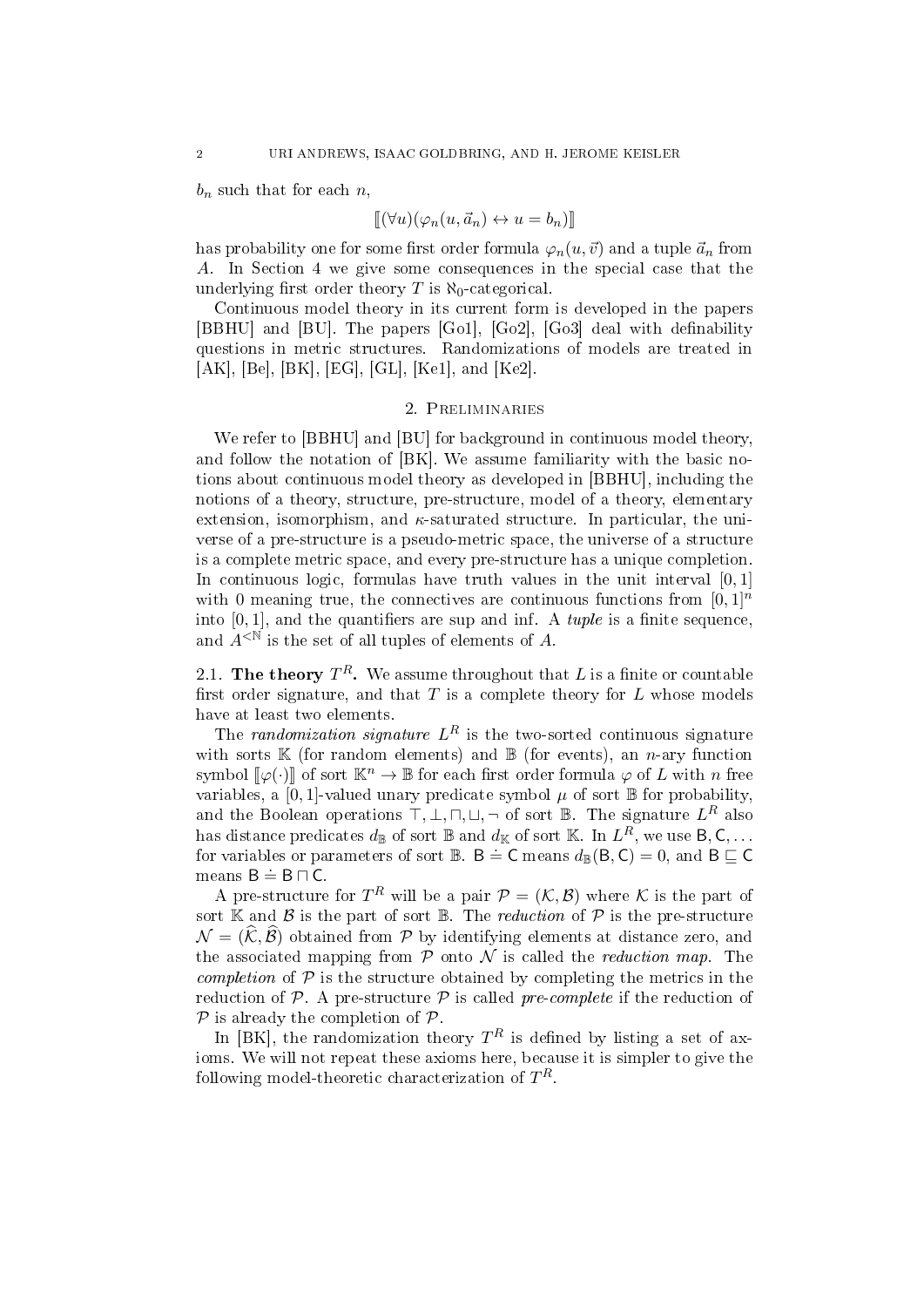**Definition 2.1.1.** Given a model  $M$  of  $T$ , a nice randomization of  $M$  is a pre-complete structure  $(K, \mathcal{B})$  for  $L^R$  equipped with an atomless probability space  $(\Omega, \mathcal{B}, \mu)$  such that:

- (1) B is a  $\sigma$ -algebra with  $\top, \bot, \sqcap, \sqcup, \neg$  interpreted by  $\Omega, \emptyset, \sqcap, \cup, \setminus$ .
- (2) K is a set of functions  $a: \Omega \to M$ .
- (3) For each formula  $\psi(\vec{x})$  of L and tuple  $\vec{a}$  in K, we have

$$
[\![\psi(\vec{a})]\!] = \{\omega \in \Omega : \mathcal{M} \models \psi(\vec{a}(\omega))\} \in \mathcal{B}.
$$

- (4) B is equal to the set of all events  $[\![\psi(\vec{a})]\!]$  where  $\psi(\vec{v})$  is a formula of  $I$ , and  $\vec{a}$  is a tuple in  $K$ L and  $\vec{a}$  is a tuple in  $\mathcal{K}$ .
- (5) For each formula  $\theta(u, \vec{v})$  of L and tuple  $\vec{b}$  in K, there exists  $a \in \mathcal{K}$ such that

$$
[\![\theta(a,\vec{b})]\!] = [\![(\exists u \theta)(\vec{b})]\!].
$$

(6) On  $K$ , the distance predicate  $d_K$  defines the pseudo-metric

$$
d_{\mathbb{K}}(a,b) = \mu[\![a \neq b]\!].
$$

(7) On  $\mathcal{B}$ , the distance predicate  $d_{\mathbb{B}}$  defines the pseudo-metric

$$
d_{\mathbb{B}}(\mathsf{B},\mathsf{C})=\mu(\mathsf{B}\triangle\mathsf{C}).
$$

**Definition 2.1.2.** For each first order theory  $T$ , the *randomization theory*  $T^R$  is the set of sentences that are true in all nice randomizations of models of T.

It follows that for each first order sentence  $\varphi$ , if  $T \models \varphi$  then  $T^R \models [\varphi] \doteq$ <br>The following basic facts are from [BK]. Theorem 2.1 and Proposition >. The following basic facts are from [BK], Theorem 2.1 and Proposition 2.2, Example 3.4 (ii), Proposition 2.7, and Theorem 2.9.

Fact 2.1.3. For every complete first order theory  $T$ , the randomization theory  $T^R$  is complete.

Fact 2.1.4. Every model  $M$  of  $T$  has nice randomizations.

Fact 2.1.5. (Fullness) Every pre-complete model  $\mathcal{P} = (\mathcal{K}, \mathcal{B})$  of  $T^R$  has perfect witnesses, i.e.,

(1) For each first order formula  $\theta(u, \vec{v})$  and each  $\vec{b}$  in  $\mathcal{K}^n$  there exists  $a \in \mathcal{K}$  such that

$$
[\![\theta(a,\vec{b})]\!] \doteq [\![(\exists u \, \theta)(\vec{b})]\!];
$$

(2) For each  $B \in \mathcal{B}$  there exist  $a, b \in \mathcal{K}$  such that  $B \doteq [a = b]$ .

**Corollary 2.1.6.** Every model N of  $T^R$  has a pair of elements c, d such that  $\llbracket c \neq d \rrbracket = \top.$ 

*Proof.* Every model of T has at least two elements, so  $T \models (\exists u)(\exists v)u \neq v$ . The result follows by applying Fullness twice.

Fact 2.1.7. (Strong quantifier elimination) Every formula  $\Phi$  in the continuous language  $L^R$  is  $T^R$ -equivalent to a formula with the same free variables and no quantifiers of sort  $\mathbb K$  or  $\mathbb B$ .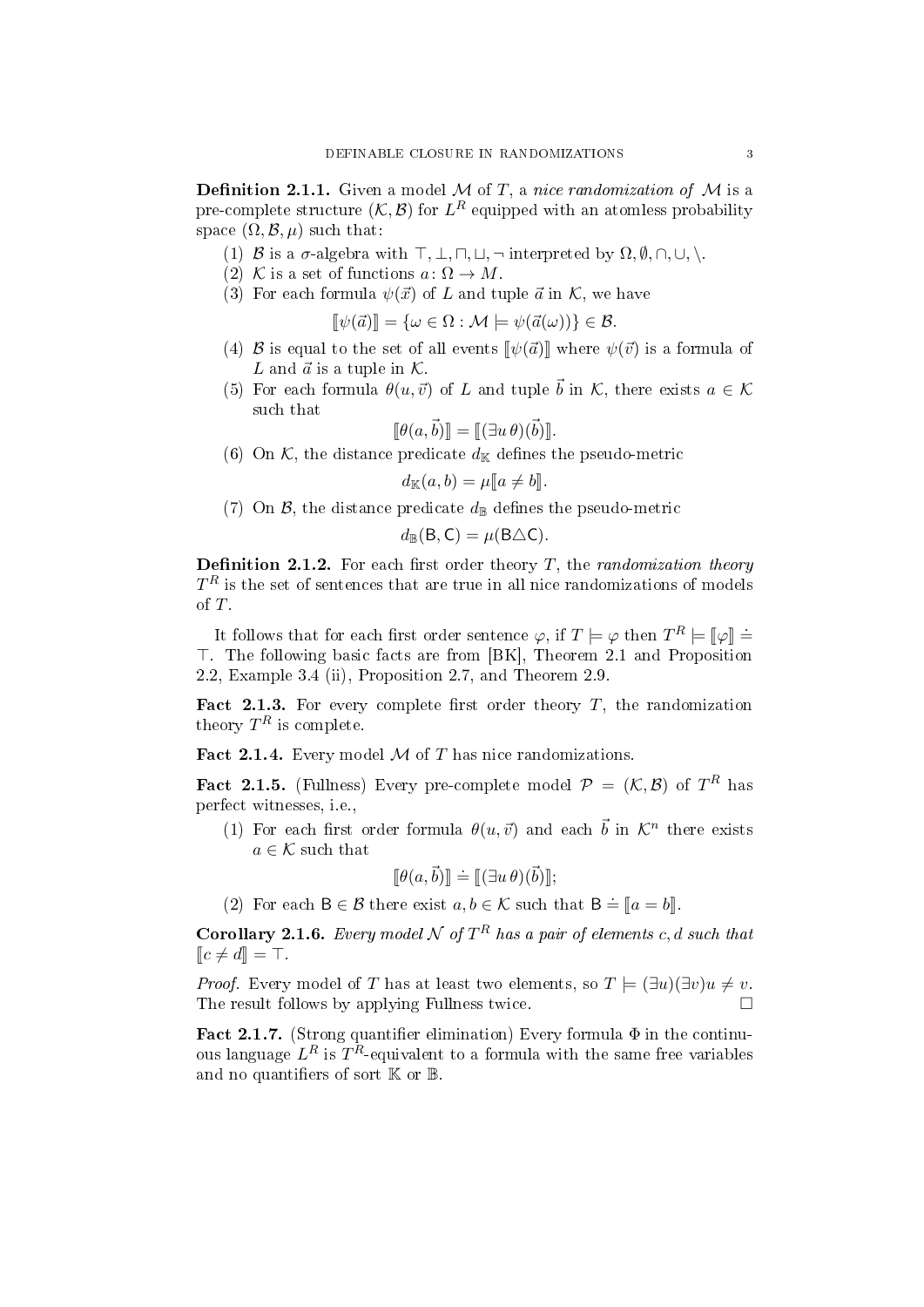**Lemma 2.1.8.** Let  $\mathcal{P} = (\mathcal{K}, \mathcal{B})$  be a pre-complete model of  $T^R$  and let  $a, b \in$ K and B ∈ B. Then there is an element  $c \in K$  that agrees with a on B and agrees with b on  $\neg B$ , that is,  $B \sqsubset [c = a]$  and  $(\neg B) \sqsubset [c = b]$ .

**Definition 2.1.9.** In Lemma 2.1.8, we will call c a *characteristic function* of B with respect to a, b.

Note that the distance between any two characteristic functions of an event B with respect to elements  $a,b$  is zero. In particular, in a model of  $T^R,$ the characteristic function is unique.

*Proof of Lemma 2.1.8.* By Fact 2.1.5 (2), there exist  $d, e \in \mathcal{K}$  such that  $B = [d = e]$ . The first order sentence

$$
(\forall u)(\forall v)(\forall x)(\forall y)(\exists z)[(x = y \to z = u) \land (x \neq y \to z = v)]
$$

is logically valid, so we must have

$$
[\![ (\exists z)[(d = e \to z = a) \land (d \neq e \to z = b)]\!] \doteq \top.
$$

By Fact 2.1.5 (1) there exists  $c \in \mathcal{K}$  such that

$$
[\![d=e \to c=a]\!] \doteq \top, \quad [\![d \neq e \to c=b]\!] \doteq \top,
$$
  
so 
$$
[\![d=e]\!] \sqsubseteq [\![c=a]\!]
$$
 and 
$$
[\![d \neq e]\!] \sqsubseteq [\![c=b]\!].
$$

We will need the following result, which is a consequence of Theorem 3.11 of  $[Be]$ . Since the setting in  $[Be]$  is quite different from the present paper, we give a direct proof here.

**Proposition 2.1.10.** Every model of  $T^R$  is isomorphic to the reduction of a nice randomization of a model of T.

*Proof.* Let  $\mathcal{N} = (\widehat{\mathcal{K}}, \widehat{\mathcal{B}})$  be a model of  $T^R$  of cardinality  $\kappa$ . Let  $\Omega$  be the Stone space of the Boolean algebra  $\widehat{\mathcal{B}} = (\widehat{\mathcal{B}}, \top, \bot, \sqcap, \sqcup, \neg)$ . Thus  $\Omega$  is a compact topological space, the points of  $\Omega$  are ultrafilters, we may identify  $\widehat{\mathcal{B}}$  with the Boolean algebra of clopen sets of  $\Omega,$  and  $\mu^{\mathcal{N}}$  is a finitely additive probability measure on  $\hat{\mathcal{B}}$ .

We next show that  $\mu$  is  $\sigma$ -additive on  $\widehat{\mathcal{B}}$ . To do this, we assume that  $A_0 \supseteq$  $A_1 \supseteq \cdots$  in  $\mathcal{B}$  and  $C = \bigcap_n A_n \in \mathcal{B}$ , and prove that  $\mu(C) = \lim_{n \to \infty} \mu(A_n)$ . Indeed, the family  $\{C \cup (\overline{\Omega} \setminus A_n): n \in \mathbb{N}\}\$ is an open covering of  $\Omega$ , so by the topological compactness of  $\Omega$ , we have  $\Omega = \bigcup_{k=0}^{n} (C \cup (\Omega \setminus A_k))$  for some  $n \in \mathbb{N}$ . Then  $C = A_n$ , so  $\mu(C) = \mu(A_n) = \lim_{n \to \infty} \mu(A_n)$ .

By the Caratheodory theorem, there is a complete probability space  $(\Omega, \mathcal{B}, \mu)$ such that  $\mathcal{B} \supseteq \widehat{\mathcal{B}}$ ,  $\mu$  agrees with  $\mu^{\mathcal{N}}$  on  $\widehat{\mathcal{B}}$ , and for each  $B \in \mathcal{B}$  and  $m > 0$ there is a countable sequence  $A_{m0} \subseteq A_{m1} \subseteq \cdots$  in  $\widehat{\mathcal{B}}$  such that

(2.1) 
$$
B \subseteq \bigcup_{n} A_{mn} \text{ and } \mu\left(\bigcup_{n} A_{mn}\right) \leq \mu(B) + 1/m.
$$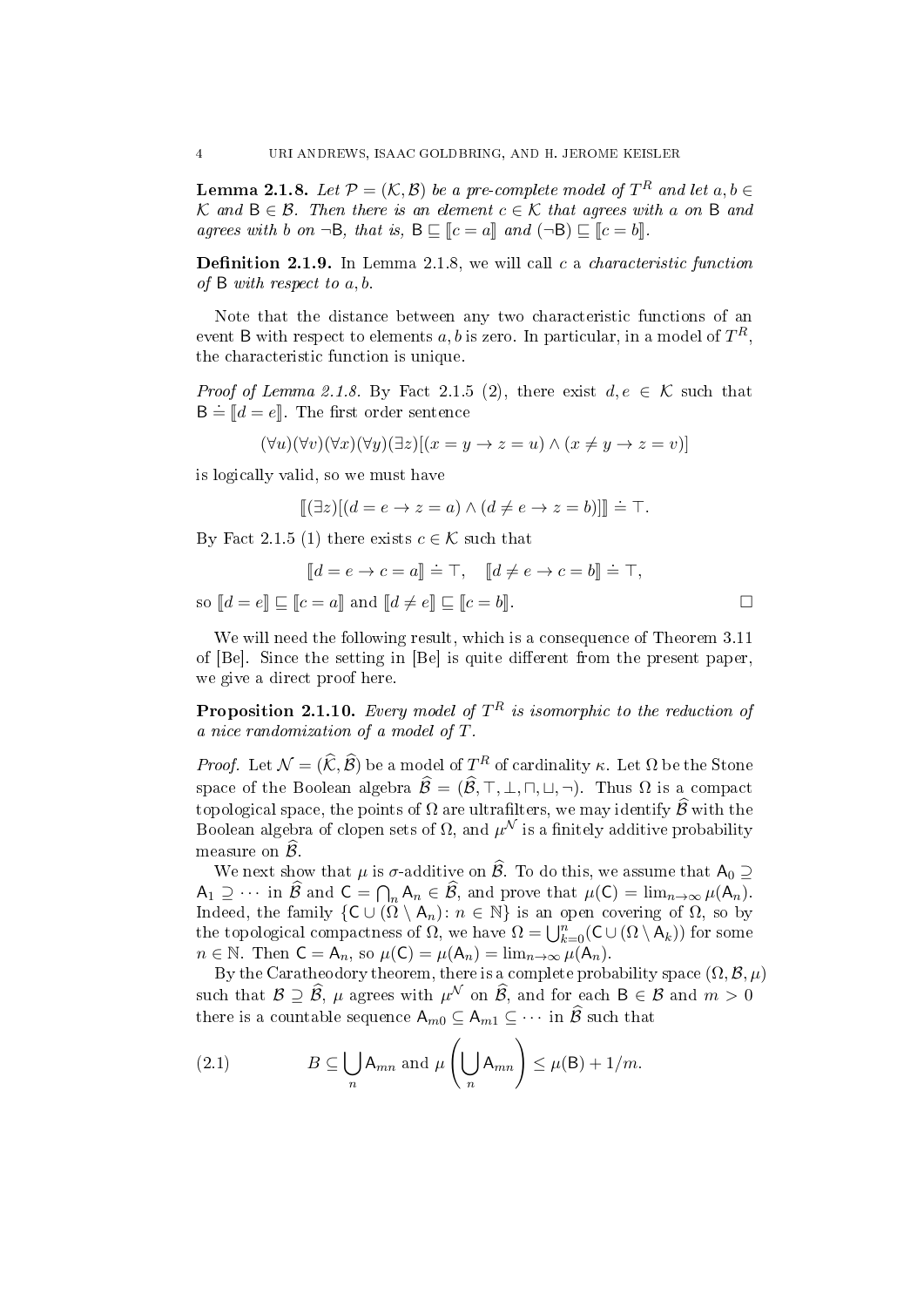Note that since the probability space  $(\Omega, \mathcal{B}, \mu)$  is complete, every subset of  $\Omega$  that contains a set in  $\beta$  of measure one also belongs to  $\beta$  and has measure one.

We claim that for each  $B \in \mathcal{B}$  there is a unique event  $f(B) \in \widehat{\mathcal{B}}$  such that  $\mu(f(\mathsf{B})\triangle\mathsf{B})=0$ . The uniqueness of  $f(\mathsf{B})$  follows from the fact that the distance function  $d_{\mathbb{B}}(\mathsf{C},\mathsf{D})=\mu(\mathsf{C}\triangle\mathsf{D})$  is a metric on  $\widehat{\mathcal{B}}$ . To show the existence of  $f(\mathsf{B})$ , for each  $m > 0$  let  $\mathsf{A}_{m0} \subseteq \mathsf{A}_{m1} \subseteq \cdots$  be as in (2.1). Note that  $(A_{m0}, A_{m1}, ...)$  is a Cauchy sequence of events in the model  $N$ , so there is an event  $C_m \in \mathcal{B}$  such that  $C_m = \lim_{n \to \infty} A_{mn}$ . Hence  $\lim_{n \to \infty} \mu(A_{mn} \triangle C_m) =$ 0, so  $\mu((\bigcup_n A_{mn})\triangle\mathsf{C}_m) = 0$ . Then  $(\mathsf{C}_1,\mathsf{C}_2,\ldots)$  is a Cauchy sequence, so there is an event  $f(\mathsf{B}) = \lim_{m \to \infty} \mathsf{C}_m$  in  $\widehat{\mathcal{B}}$  with  $\mu(f(\mathsf{B}) \triangle \mathsf{B}) = 0$ .

We make some observations about the mapping  $f : \mathcal{B} \to \widehat{\mathcal{B}}$ . If  $B, C \in \mathcal{B}$ and  $d_{\mathbb{B}}(\mathsf{B},\mathsf{C})=0$ , then  $f(\mathsf{B})=f(\mathsf{C})$ . For each  $\mathsf{B},\mathsf{C}\in\mathcal{B}$ , we have

$$
f(\mathsf{B} \cup \mathsf{C}) = f(\mathsf{B}) \cup f(\mathsf{C}), \qquad f(\mathsf{B} \cap \mathsf{C}) = f(\mathsf{B}) \cap f(\mathsf{C}),
$$

$$
\Omega \setminus f(\mathsf{B}) = f(\Omega \setminus \mathsf{B}), \qquad \mu(\mathsf{B}) = \mu(f(\mathsf{B})).
$$

Moreover, the mapping f sends B onto  $\hat{\mathcal{B}}$ , because if  $C \in \hat{\mathcal{B}}$  then  $C \in \mathcal{B}$ and  $f(\mathsf{C}) = \mathsf{C}$ . Therefore the mapping  $\widehat{f}$  that sends the equivalence class of each  $B \in \mathcal{B}$  under  $d_{\mathbb{B}}$  to  $f(B)$  is well defined and is an isomorphism from the reduction of the pre-structure  $(\mathcal{B}, \sqcup, \sqcap, \neg, \top, \bot, \mu)$  onto the measured algebra  $(\widehat{\mathcal{B}}, \sqcup, \sqcap, \neg, \top, \bot, \mu).$ 

A model M of T is  $\kappa^+$ -universal if every model of T of cardinality  $\leq \kappa$ is elementarily embeddable in M. By Theorem 5.1.12 in [CK], every  $\kappa$ saturated model of  $T$  is  $\kappa^+$ -universal, so  $\kappa^+$ -universal models of  $T$  exist. We now assume that M is a  $\kappa^+$ -universal model of T, and prove that N is isomorphic to the reduction of a nice randomization of  $\mathcal M$  with the underlying probability space  $(\Omega, \mathcal{B}, \mu)$ .

In the following paragraphs, we will use boldface letters  $\boldsymbol{b}, \boldsymbol{d}, \ldots$  for elements of  $\hat{\mathcal{K}}$ . Let  $L_{\hat{\mathcal{K}}}$  be the first order signature formed by adding a constant symbol for each element  $\mathbf{b} \in \widehat{K}$ . For each  $\omega \in \Omega$ , the set of  $L_{\widehat{K}}$ -sentences

$$
U(\omega) = \{ \psi(\vec{\boldsymbol{b}}) \colon \omega \in [\![\psi(\vec{\boldsymbol{b}})]\!]\}
$$

is consistent with T and has cardinality  $\leq \kappa$ . By the Compactness and Löwenheim-Skolem theorems, each  $U(\omega)$  has a model  $(\mathcal{M}_{\omega}, \boldsymbol{b}_{\omega})_{\boldsymbol{b}\in \widehat{\mathcal{K}}}$  of cardinality  $\leq \kappa$ . Since M is  $\kappa^+$ -universal, for each  $\omega \in \Omega$  we may choose an elementary embedding  $h_{\omega} \colon \mathcal{M}_{\omega} \prec \mathcal{M}$ . Then  $(\mathcal{M}, h_{\omega}(\boldsymbol{b}_{\omega}))_{\boldsymbol{b} \in \widehat{\mathcal{K}}} \models U(\omega)$  for every  $\omega \in \Omega$ . It follows that for each formula  $\psi(\vec{v})$  of L and each tuple  $\vec{b} \in \widehat{\mathcal{K}}^{<\mathbb{N}}.$ 

$$
[\![\psi(\vec{b})]\!] = {\omega \in \Omega : \mathcal{M}_{\omega} \models \psi(\vec{b}_{\omega})\} = {\omega \in \Omega : \mathcal{M} \models \psi(h_{\omega}(\vec{b}_{\omega}))\} \in \widehat{\mathcal{B}}.
$$

For each formula  $\psi(\vec{v})$  of L and tuple  $\vec{c}$  of functions in  $M^{\Omega}$ , define

$$
[\![\psi(\vec{c})]\!] := {\omega \in \Omega} \colon \mathcal{M} \models \psi(\vec{c}(\omega))\}.
$$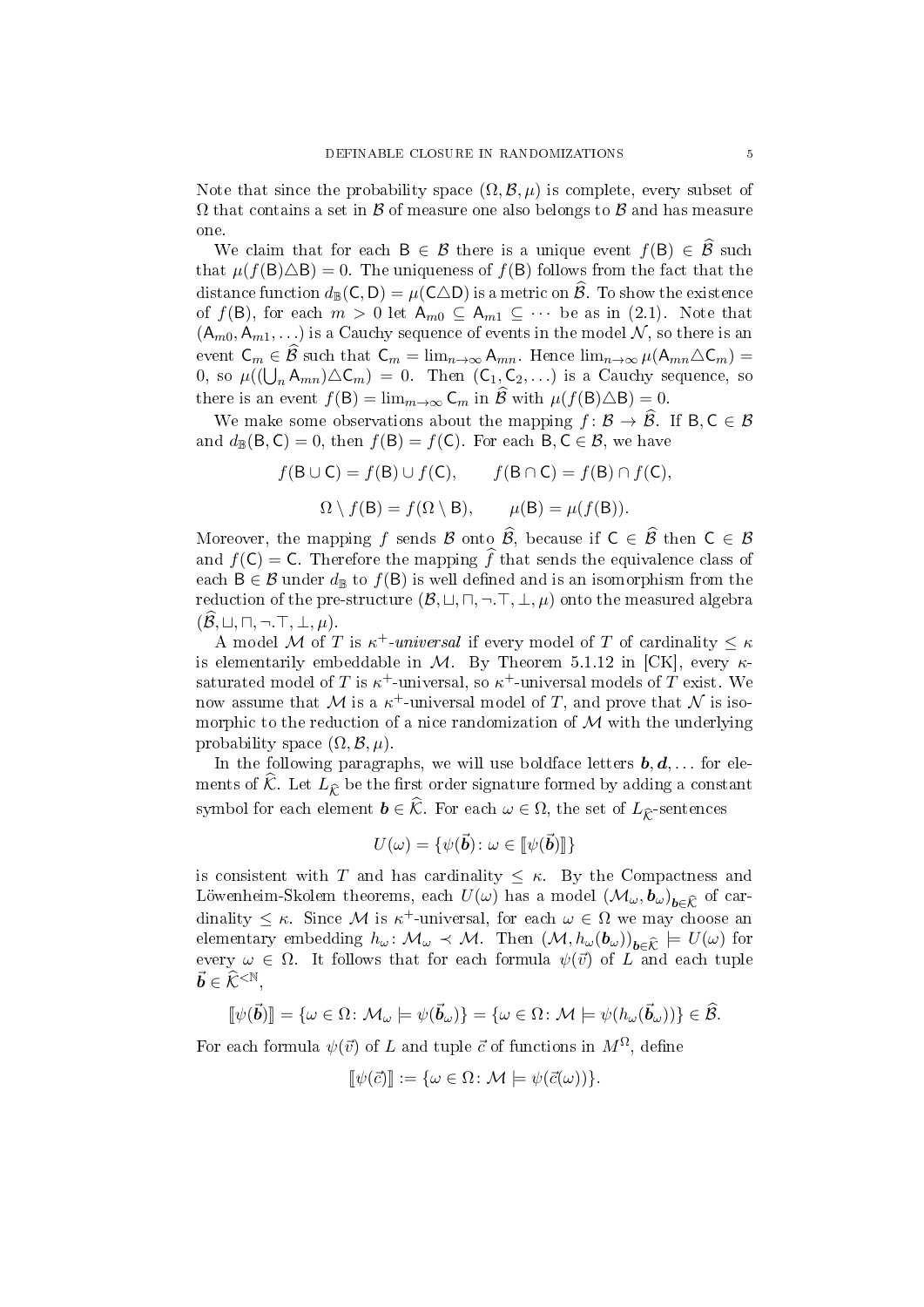Let K be the set of all functions  $a: \Omega \to M$  such that for some element  $\mathbf{b} \in \mathcal{K}$ , we have

$$
\mu(\{\omega \in \Omega \colon a(\omega) = h_{\omega}(\boldsymbol{b}_{\omega})\}) = 1.
$$

We claim that for each  $a \in \mathcal{K}$  there is a unique element  $f(a) \in \widehat{\mathcal{K}}$  such that

$$
\mu(\{\omega \in \Omega \colon a(\omega) = h_{\omega}(f(a)_{\omega})\}) = 1.
$$

The existence of  $f(a)$  is guaranteed by the definition of K. To prove uniqueness, suppose  $\boldsymbol{b}, \boldsymbol{d} \in \widehat{\mathcal{K}}$  and

$$
\mu(\{\omega \in \Omega \colon a(\omega) = h_{\omega}(\boldsymbol{b}_{\omega})\}) = \mu(\{\omega \in \Omega \colon a(\omega) = h_{\omega}(\boldsymbol{d}_{\omega})\}) = 1.
$$

Then

$$
\mu(\{\omega \in \Omega \colon h_{\omega}(\boldsymbol{b}_{\omega}) = h_{\omega}(\boldsymbol{d}_{\omega})\}) = 1,
$$

so

$$
\mu(\llbracket \boldsymbol{b}=\boldsymbol{d} \rrbracket)=\mu(\{\omega\in\Omega\colon \boldsymbol{b}_{\omega}=\boldsymbol{d}_{\omega}\})=1,
$$

and hence  $d_{\mathbb{K}}(\boldsymbol{b}, \boldsymbol{d}) = 0$ . Since  $d_{\mathbb{K}}$  is a metric on  $\mathcal{K}$ , it follows that  $\boldsymbol{b} = \boldsymbol{d}$ .

We now make some observations about the mapping  $f: \mathcal{K} \to \widehat{\mathcal{K}}$ . This mapping sends K onto  $\widehat{\mathcal{K}}$ , because for each  $\mathbf{b} \in \widehat{\mathcal{K}}$ , we have  $f(a) = \mathbf{b}$  where a is the element of K such that  $a(\omega) = h_{\omega}(\boldsymbol{b}_{\omega})$  for all  $\omega \in \Omega$ . Suppose  $\vec{c} \in \mathcal{K}^{\leq N}$ and  $\vec{\mathbf{d}} = f(\vec{c})$ . We have  $\vec{\mathbf{d}} \in \widehat{\mathcal{K}}^{\leq N}$  and

$$
[\![\psi(\vec{\pmb d})]\!] = \{\omega \in \Omega \colon \mathcal{M} \models \psi(h_\omega(\vec{\pmb d}_\omega))\} \doteq \{\omega \in \Omega \colon \mathcal{M} \models \psi(\vec{c}(\omega))\} = [\![\psi(\vec{c})]\!].
$$

Since the probability space  $(\Omega, \mathcal{B}, \mu)$  is complete,  $[\![\psi(\vec{d})]\!] \in \widehat{\mathcal{B}} \subseteq \mathcal{B}$ , and  $[\![\psi(\vec{d})]\!]$  $[\psi(\vec{d})] = [\psi(\vec{c})]$ , we have  $[\psi(\vec{c})] \in \mathcal{B}$  and  $[\psi(\vec{d})] = f([\psi(\vec{c})])$ . Therefore, if  $a, c \in \mathcal{K}$  and  $d_{\mathbb{K}}(a, c) = 0$ , then  $d_{\mathbb{K}}(f(a), f(c)) = 0$ , and hence  $f(a) = f(c)$ . This shows that  $\mathcal{P} = (\mathcal{K}, \mathcal{B})$  is a well-defined pre-complete structure for  $L^R$ , and that the mapping  $\widehat{f}$  that sends the equivalence class of each  $B \in \mathcal{B}$  to  $f(\mathsf{B})$ , and the equivalence class of each  $a \in \mathcal{K}$  to  $f(a)$ , is an isomorphism from the reduction of  $P$  to  $\mathcal N$ .

It remains to show that  $P$  is a nice randomization of  $M$ . It is clear that  $\mathcal P$  satisfies conditions (1)-(3) in Definition 2.1.1.

Proof of (4): We have already shown that  $\llbracket \psi(\vec{c}) \rrbracket \in \mathcal{B}$  for each formula  $\psi(\vec{v})$  of L and each tuple  $\vec{c}$  in K. For the other direction, let  $B \in \mathcal{B}$ . By Corollary 2.1.6, there exist  $a, e \in \mathcal{K}$  such that  $[a \neq e] \doteq \Omega$ . We may<br>choose a function  $b \in M^{\Omega}$  such that  $b(x) = c(x)$  whenever  $c(x) \neq c(x)$  and choose a function  $b \in M^{\Omega}$  such that  $b(\omega) = e(\omega)$  whenever  $a(\omega) \neq e(\omega)$ , and  $b(\omega) \neq a(\omega)$  for all  $\omega \in \Omega$ . Then  $b \in \mathcal{K}$  and  $\llbracket a \neq b \rrbracket = \Omega$ . By Lemma 2.1.8, there exists  $c \in \mathcal{K}$  which is a characteristic function of B with respect to a, b. Then  $[c = a] \doteq B$ . Let  $d \in M^{\Omega}$  be the function such that  $d(\omega) = a(\omega)$  for  $\omega \in B$ , and  $d(\omega) = b(\omega)$  for  $\omega \in B$ . Then  $u([c - d]) = 1$ , so  $d \in K$ , and  $\omega \in \overline{B}$ , and  $d(\omega) = b(\omega)$  for  $\omega \in \neg B$ . Then  $\mu(\llbracket c = d \rrbracket) = 1$ , so  $d \in \mathcal{K}$ , and  $[a = d] = B$ . Thus (4) holds with  $\psi$  being the sentence  $a = d$ .

Proof of (5): Consider a formula  $\theta(u, \vec{v})$  of L and a tuple  $\vec{b}$  in K. By Fullness, there exists  $c \in \mathcal{K}$  such that

$$
[\![\theta(c,\vec{b})]\!] \doteq [ [\![\exists u)\theta(u,\vec{b})]\!].
$$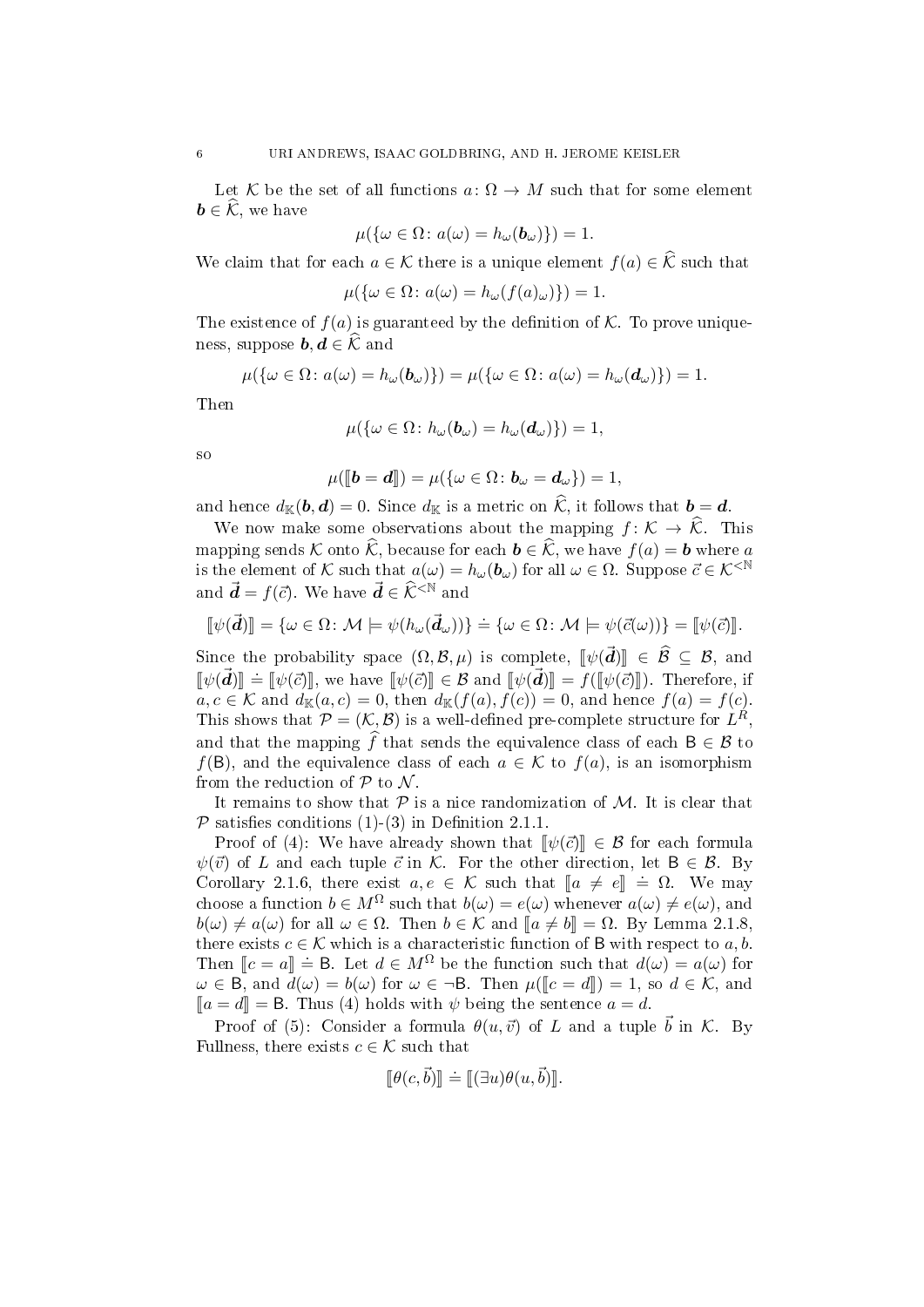We may choose a function  $a \in M^{\Omega}$  such that for all  $\omega \in \Omega$ ,

$$
\mathcal{M} \models [\theta(c(\omega), \vec{b}(\omega)) \leftrightarrow (\exists u)\theta(u, \vec{b})] \text{ implies } a(\omega) = c(\omega),
$$

and

$$
\mathcal{M} \models [(\exists u)\theta(u,\vec{b}(\omega)) \to \theta(a(\omega),\vec{b}(\omega))].
$$

Then  $\mu(\llbracket a = c \rrbracket) = 1$ , so  $a \in \mathcal{K}$  and

$$
[\![\theta(a,\vec{b})]\!] = [\![(\exists u)\theta(u,\vec{b})]\!],
$$

as required.

Proof of (6) and (7): By Fact 2.1.4, the properties

$$
(\forall x)(\forall y)d_{\mathbb{K}}(x,y) = \mu([\![x \neq y]\!]), \quad (\forall \mathsf{U})(\forall \mathsf{V})d_{\mathbb{B}}(\mathsf{U},\mathsf{V}) = \mu(\mathsf{U}\triangle \mathsf{V})
$$

hold in some model of  $T^R$ . By Fact 2.1.3, these properties hold in all models of  $T^R$ , and thus in N. Therefore (6) and (7) hold for P.

2.2. Types and Definability. For a first order structure  $\mathcal M$  and a set A of elements of  $M$ ,  $M_A$  denotes the structure formed by adding a new constant symbol to M for each  $a \in A$ . The type realized by a tuple  $\vec{b}$  over the parameter set A in M is the set  $tp^{\mathcal{M}}(\vec{b}/A)$  of formulas  $\varphi(\vec{u}, \vec{a})$  with  $\vec{a} \in A^{\leq \mathbb{N}}$ satisfied by  $\vec{b}$  in  $\mathcal{M}_A$ . We call tp $^{\mathcal{M}}(\vec{b}/A)$  an n-type if  $n = |\vec{b}|$ .

In the following, let  $N$  be a continuous structure and let  $A$  be a set of elements of  $\mathcal{N}$ .  $\mathcal{N}_A$  denotes the structure formed by adding a new constant symbol to  $\mathcal N$  for each  $a ~\in~ A.$  The type tp ${}^{\mathcal N}(\vec b/A)$  realized by  $\vec b$  over the parameter set A in N is the function p from formulas to [0, 1] such that for each formula  $\Phi(\vec{x}, \vec{a})$  with  $\vec{a} \in A^{\langle \mathbb{N} \rangle}$ , we have  $\Phi(\vec{x}, \vec{a})^p = \Phi(\vec{b}, \vec{a})^{\mathcal{N}}$ .

We now recall the notions of definable element and algebraic element from [BBHU]. An element b is definable over A in N, in symbols  $b \in \text{dcl}^{\mathcal{N}}(A)$ , if there is a sequence of formulas  $\langle \Phi_k(x, \vec{a}_k) \rangle$  with  $\vec{a}_k \in A^{\langle N \rangle}$  such that the sequence of functions  $\langle \Phi_k (x, \vec{a}_k)^{\mathcal{N}} \rangle$  converges uniformly in  $x$  to the distance function  $d(x, b)^{\mathcal{N}}$  of the corresponding sort. b is algebraic over A in  $\mathcal{N}$ , in symbols  $b \in \operatorname{acl}^{\mathcal{N}}(A)$ , if there is a compact set C and a sequence of formulas  $\langle \Phi_k(x, \vec{a}_k) \rangle$  with  $\vec{a}_k \in A^{<\mathbb{N}}$  such that  $b \in C$  and the sequence of functions  $\langle \Phi_k(x, \vec{a}_k)^{\mathcal{N}} \rangle$  converges uniformly in x to the distance function  $d(x, C)^{\mathcal{N}}$  of the corresponding sort.

If the structure  $N$  is clear from the context, we will sometimes drop the superscript and write tp, dcl, acl instead of  $tp^{\mathcal{N}}$ , dcl<sup>N</sup>, acl<sup>N</sup>.

Fact 2.2.1. ([BBHU], Exercises 10.7 and 10.10) For each element b of  $\mathcal N$ . the following are equivalent, where  $p = \text{tp}^{\mathcal{N}}(b/A)$ :

- (1) b is definable over A in  $\mathcal{N}$ :
- (2) in each model  $\mathcal{N}' \succ \mathcal{N}$ , b is the a unique element that realizes p over A;
- (3) b is definable over some countable subset of A in  $\mathcal N$ .

Fact 2.2.2. ([BBHU], Exercise 10.8 and 10.11) For each element b of  $\mathcal{N}$ , the following are equivalent, where  $p = \text{tp}^{\mathcal{N}}(b/A)$ :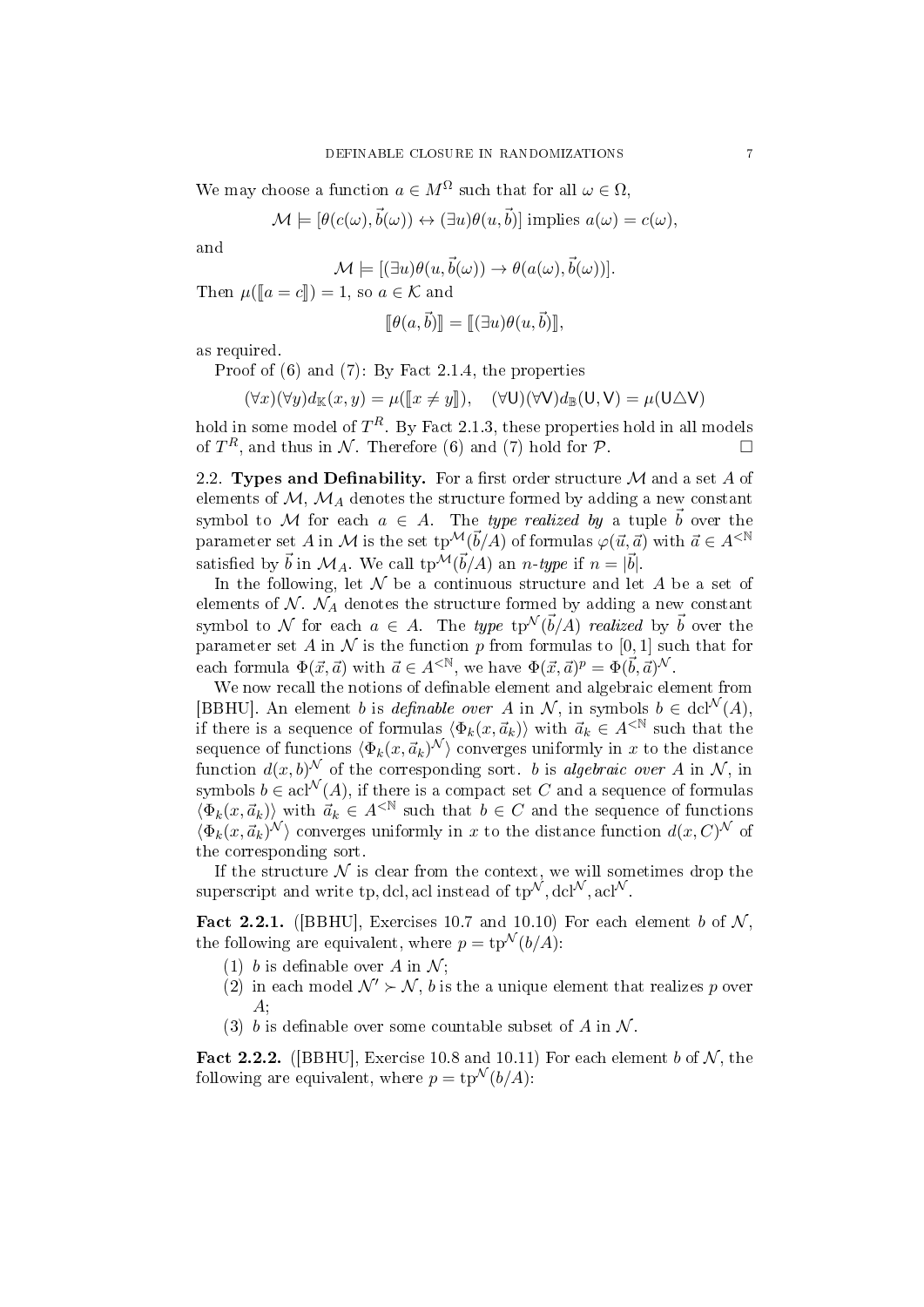- (1) b is algebraic over A in  $\mathcal{N}$ ;
- (2) in each model  $\mathcal{N}' \succ \mathcal{N}$ , the set of elements b that realize p over A in  $\mathcal{N}'$  is compact.
- (3) b is algebraic over some countable subset of A in  $\mathcal N$ .

Fact 2.2.3. (Definable Closure, Exercises 10.10 and 10.11 in [BBHU])

- (1) If  $A \subseteq \mathcal{N}$  then  $dcl(A) = dcl(dcl(A))$  and  $acl(A) = acl(ad(A))$ .
- (2) If A is a dense subset of B and  $B \subseteq \mathcal{N}$ , then  $\text{dcl}(A) = \text{dcl}(B)$  and  $\operatorname{acl}(A) = \operatorname{acl}(B)$ .

It follows that for any  $A \subseteq \mathcal{N}$ , dcl(A) and acl(A) are closed with respect to the metric in  $N$ .

We now turn to the case where  $\mathcal N$  is a model of  $T^R$ . In that case, a set of elements of  $\mathcal N$  may contain elements of both sorts  $\mathbb K, \mathbb B$ . But as we will now explain, we need only consider definability over sets of parameters of sort  $K$ 

**Remark 2.2.4.** Let  $\mathcal{N} = (\widehat{\mathcal{K}}, \widehat{\mathcal{B}})$  be a model of  $T^R$ . Since every model of T has at least two elements,  $\mathcal N$  has a pair of elements  $a, b$  of sort K such that  $\mathcal{N} \models \llbracket a = b \rrbracket = \bot$ . For each event  $D \in \widehat{\mathcal{B}}$ , let  $1_D$  be the characteristic function of D with respect to a, b. Then in the model  $\mathcal{N}$ , D is definable over  $\{a, b, 1_D\}$ , and  $1_D$  is definable over  $\{a, b, D\}$ .

#### *Proof.* By Fact 2.2.1.

In view of Remark 2.2.4 and Fact 2.2.3, if C is a set of parameters in  $\mathcal N$  of both sorts, and there are elements  $a, b \in C$  such that  $\mathcal{N} \models [a = b] = \bot$ , then an element of either sort is definable over  $C$  if and only if it is definable over the set of parameters of sort  $K$  obtained by replacing each element of  $C$  of sort  $\mathbb B$  by its characteristic function with respect to a, b. For this reason, in a model  $\cal N$  of  $T^R$  we will only consider definability over sets of parameters of sort K. We write  $dcl_{\mathbb{B}}(A)$  for the set of elements of sort  $\mathbb B$  that are definable over A in N, and write  $dcl(A)$  for the set of elements of sort K that are definable over A in N. Similarly for  $\operatorname{acl}_{\mathbb{B}}(A)$  and  $\operatorname{acl}(A)$ .

2.3. Conventions and Notation. We will assume hereafter that  $\mathcal{N} =$  $(\widehat{\mathcal{K}}, \widehat{\mathcal{B}})$  is a model of  $T^R$ ,  $\mathcal{P} = (\mathcal{K}, \mathcal{B})$  is a nice randomization of a model  $\mathcal{M} \models T$  with probability space  $(\Omega, \mathcal{B}, \mu)$ , and  $\mathcal{N}$  is the reduction of  $\mathcal{P}$ . The existence of  $P$  is guaranteed by Proposition 2.1.10.

We will use boldfaced letters  $a, b, \ldots$  for elements of  $\hat{\mathcal{K}}$ . For each element  $a \in \widehat{\mathcal{K}}$ , we will choose once and for all an element  $a \in \mathcal{K}$  such that the image of  $a$  under the reduction map is  $a$ . It follows that for each first order formula  $\varphi(\vec{v}), \llbracket \varphi(\vec{a}) \rrbracket$  is the image of  $\llbracket \varphi(\vec{a}) \rrbracket$  under the reduction map. For any countable set  $A \subseteq \widehat{\mathcal{K}}$  and each  $\omega \in \Omega$ , we define

$$
A(\omega) = \{a(\omega) : a \in A\}.
$$

When  $A \subseteq \widehat{\mathcal{K}}$ , cl(A) denotes the closure of A in the metric  $d_{\mathbb{K}}$ . When  $B \subseteq \widehat{\mathcal{B}}$ , cl(B) denotes the closure of B in the metric  $d_{\mathbb{B}}$ , and  $\sigma(B)$  denotes the smallest  $\sigma$ -subalgebra of  $\widehat{\mathcal{B}}$  containing B.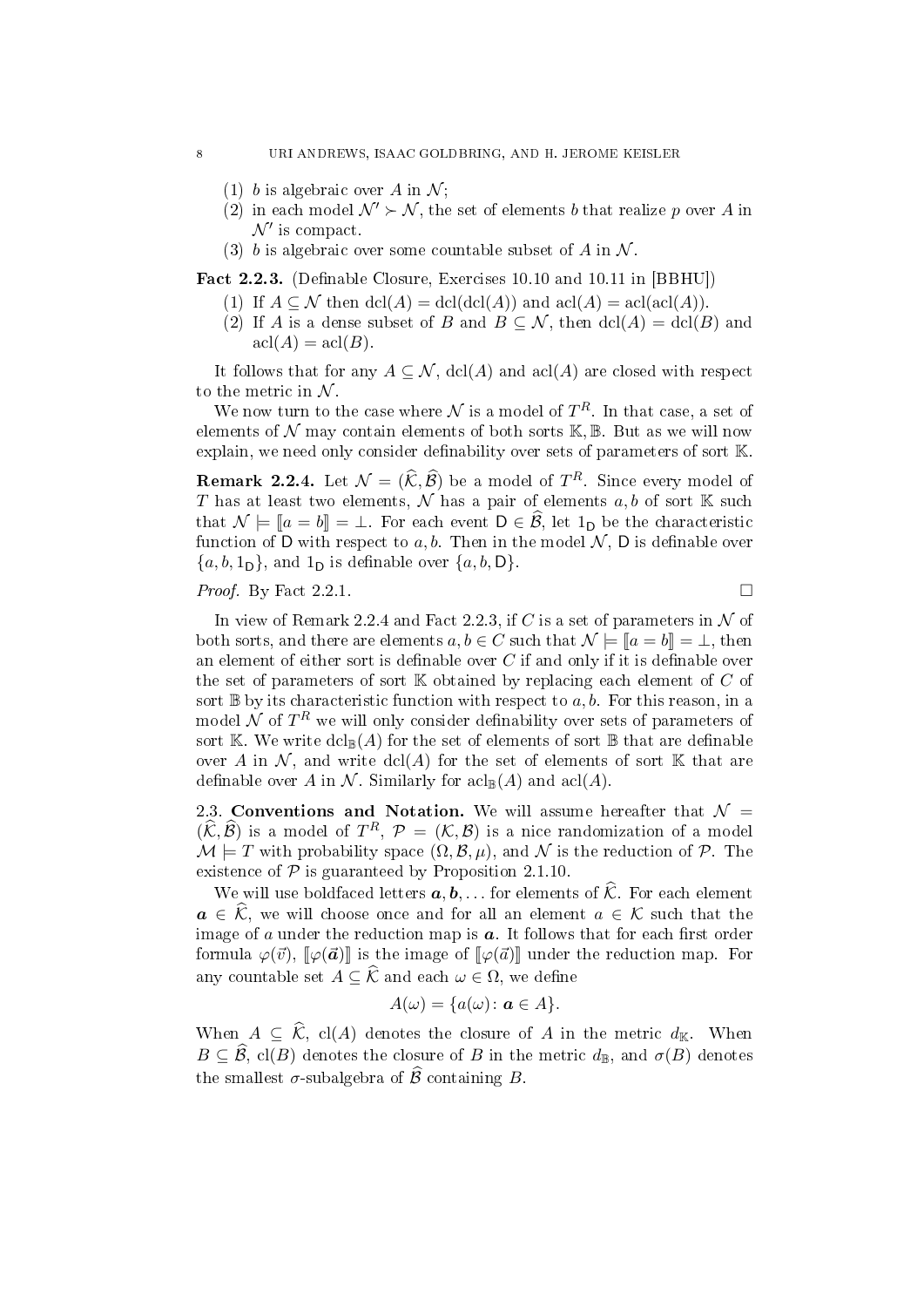#### 3. Randomizations of Arbitrary Theories

3.1. Definability in Sort B. We characterize the set of elements of  $\widehat{\mathcal{B}}$  that are definable in N over a set of parameters  $A \subseteq \widehat{\mathcal{K}}$ .

**Definition 3.1.1.** For each  $A \subseteq \widehat{\mathcal{K}}$ , we say that an event E is *first order definable* over A, in symbols  $E \in \text{fdcl}_{\mathbb{B}}(A)$ , if  $E = \llbracket \varphi(\vec{a}) \rrbracket$  for some first order formula  $\varphi(\vec{v})$  and tuple  $\vec{a}$  in  $A^{\leq N}$ .

**Theorem 3.1.2.** For each  $A \subseteq \widehat{\mathcal{K}}$ , dcl<sub>B</sub> $(A) = \text{cl}(\text{fdcl}_{\mathbb{B}}(A)) = \sigma(\text{fdcl}_{\mathbb{B}}(A)).$ 

*Proof.* By quantifier elimination (Fact 2.1.7), in any elementary extension  $\mathcal{N}' \succ \mathcal{N}$ , two events have the same type over A if and only if they have the same type over  $\text{fdcl}_{\mathbb{B}}(A)$ . Then by Fact 2.2.1,  $\text{dcl}_{\mathbb{B}}(A) = \text{dcl}_{\mathbb{B}}(\text{fdcl}_{\mathbb{B}}(A)).$ Moreover,  $dcl_{\mathbb{B}}(f dcl_{\mathbb{B}}(A))$  is equal to the definable closure of  $f dcl_{\mathbb{B}}(A)$  in the pure measured algebra  $(\widehat{\mathcal{B}}, \mu)$ . By Observation 16.7 in [BBHU], the definable closure of fdcl<sub>B</sub>(A) in  $(\mathcal{B}, \mu)$  is equal to  $\sigma(\text{fdcl}_{\mathbb{B}}(A))$ , so dcl<sub>B</sub>(A) =  $\sigma(\text{fdcl}_{\mathbb{B}}(A))$ . Since  $\text{fdcl}_{\mathbb{B}}(A)$  is a Boolean subalgebra of  $\widehat{\mathcal{B}}$ , cl( $\text{fdcl}_{\mathbb{B}}(A)$ ) is a Boolean subalgebra of  $\hat{\mathcal{B}}$ . By metric completeness, cl(fdcl<sub>B</sub>(A)) is a  $\sigma$ -algebra and  $\sigma$ (fdcl<sub>P</sub>(A)) is closed so cl(fdcl<sub>P</sub>(A)) =  $\sigma$ (fdcl<sub>P</sub>(A))  $\Box$ and  $\sigma(\text{fdcl}_{\mathbb{B}}(A))$  is closed, so  $\text{cl}(\text{fdcl}_{\mathbb{B}}(A)) = \sigma(\text{fdcl}_{\mathbb{B}}(A)).$ 

Corollary 3.1.3. The only events that are definable without parameters in  $\mathcal N$  are  $\top$  and  $\bot$ .

Proof. For every first order sentence  $\varphi$ , either  $T \models \varphi$  and  $T^R \models [\![\varphi]\!] = \top$ , or  $T \models \neg \varphi$  and  $T^R \models [\![\varphi]\!] = \bot$ . So fdcl $[\![\varphi]\!] = \{\top, \bot\}$ .

3.2. First Order and Pointwise Definability. To prepare the way for a characterization of the definable elements of sort  $K$ , we introduce two auxiliary notions, one that is stronger than definability in sort  $K$  and one that is weaker than definability in sort  $K$ . We will work in the nice randomization  $\mathcal{P} = (\mathcal{K}, \mathcal{B})$  of M, and let A be a subset of  $\hat{\mathcal{K}}$  and b be an element of  $\hat{\mathcal{K}}$ .

**Definition 3.2.1.** A first order formula  $\varphi(u, \vec{v})$  is functional if

$$
T \models (\forall \vec{v}) (\exists^{\leq 1} u) \varphi(u, \vec{v}).
$$

We say that **b** is first order definable on  $E$  over A if there is a functional formula  $\varphi(u, \vec{v})$  and a tuple  $\vec{a} \in A^{\leq \mathbb{N}}$  such that  $\mathsf{E} = [\varphi(\mathbf{b}, \vec{a})]$ .

We say that **b** is first order definable over A, in symbols  $\mathbf{b} \in \text{fdcl}(A)$ , if **b** is first order definable on  $\top$  over A.

Remarks 3.2.2. b is first order definable over  $A$  if and only if there is a first order formula  $\varphi(u, \vec{v})$  and a tuple  $\vec{a}$  from A such that

$$
\mu([\![ (\forall u)(\varphi(u,\vec{\boldsymbol{a}})\leftrightarrow u=\boldsymbol{b})]\!])=1.
$$

First order definability has finite character, that is,  $\boldsymbol{b}$  is first order definable over A if and only if **b** is first order definable over some finite subset of A.

If **b** is first order definable on  $E$  over A, then  $E$  is first order definable over  $A \cup \{b\}.$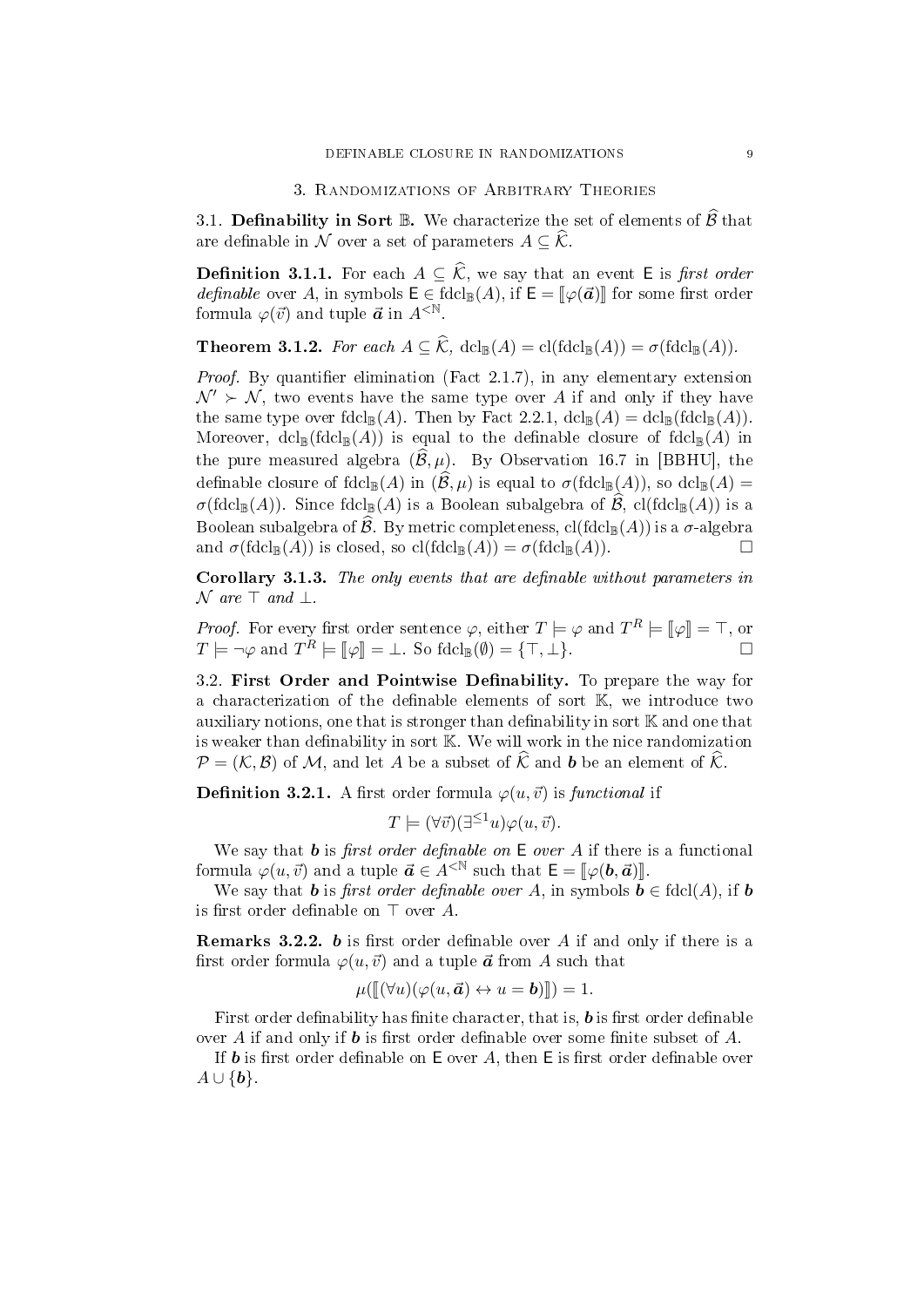If **b** is first order definable on  $D$  over A, and  $E$  is first order definable over  $A \cup \{b\}$ , then **b** is first order definable on  $D \sqcap E$  over A.

**Lemma 3.2.3.** If **b** is first order definable over A then **b** is definable over A in N. Thus fdcl(A)  $\subseteq$  dcl(A).

*Proof.* Let  $\mathcal{N}' \succ \mathcal{N}$  and suppose that  $tp^{\mathcal{N}'}(b) = tp^{\mathcal{N}'}(d)$ . Then

$$
[\![\varphi(\bm{b},\vec{\bm{a}})]\!]=[\![\varphi(\bm{d},\vec{\bm{a}})]\!]=\top.
$$

Since  $\varphi$  is functional,

$$
\llbracket (\forall t)(\forall u)(\varphi(t, \vec{\boldsymbol{a}}) \wedge \varphi(u, \vec{\boldsymbol{a}}) \rightarrow t = u) \rrbracket = \top.
$$

Then  $[\![\boldsymbol{b} = \boldsymbol{d}]\!] = \top$ , so  $\boldsymbol{b} = \boldsymbol{d}$ , and by Fact 2.2.1,  $\boldsymbol{b} \in \text{dcl}(A)$ .

**Definition 3.2.4.** When  $A$  is countable, we define

$$
[[b \in \operatorname{dcl}^{\mathcal{M}}(A)]] := {\omega \in \Omega \colon b(\omega) \in \operatorname{dcl}^{\mathcal{M}}(A(\omega))}.
$$

**Lemma 3.2.5.** If A is countable, then

$$
\llbracket b \in \mathbf{dcl}^{\mathcal{M}}(A) \rrbracket = \bigcup \{ \llbracket \theta(b, \vec{a}) \rrbracket : \theta(u, \vec{v}) \text{ } functional, \ \vec{a} \in A^{<\mathbb{N}} \},
$$

and  $[b \in \text{dcl}^{\mathcal{M}}(A)] \in \mathcal{B}.$ 

*Proof.* Note that for every first order formula  $\theta(u, \vec{v})$ , the formula

$$
\theta(u, \vec{v}) \wedge (\exists^{\leq 1} u) \, \theta(u, \vec{v})
$$

is functional. Therefore  $\omega \in [b \in \text{dcl}^{\mathcal{M}}(A)]$  if and only if  $b(\omega) \in \text{dcl}^{\mathcal{M}}(A(\omega))$ , and this holds if and only if there is a functional formula  $\theta(u, \vec{v})$  and a tuple  $\vec{a} \in A^{\leq \mathbb{N}}$  such that  $\mathcal{M} \models \theta(b(\omega), \vec{a}(\omega))$ . Since A and L are countable,  $\llbracket b \in \text{dcl}^{\mathcal{M}}(A) \rrbracket$  is the union of countably many events in  $\mathcal{B}$ , and thus belongs to  $\mathcal{B}$ . to  $\beta$ .

**Definition 3.2.6.** When A is countable, we say that **b** is *pointwise definable* over A if

$$
\mu([\![b \in \mathbf{dcl}^{\mathcal{M}}(A)]\!]) = 1.
$$

**Corollary 3.2.7.** If A is countable, then **b** is pointwise definable over A if and only if there is a function f on  $\Omega$  such that:

- (1) For each  $\omega \in \Omega$ ,  $f(\omega)$  is a pair  $\langle \theta_{\omega}(u, \vec{v}), \vec{a}_{\omega} \rangle$  where  $\theta_{\omega}(u, \vec{v})$  is func*tional and*  $\vec{a}_\omega \in A^{|\vec{v}|}$ ;
- (2) f is  $\sigma(\text{fdcl}_{\mathbb{B}}(A))$ -measurable (i.e., the inverse image of each point belongs to  $\sigma(\text{fdcl}_{\mathbb{B}}(A))$ ;
- (3)  $\mathcal{M} \models \theta_{\omega}(b(\omega), \vec{a}_{\omega}(\omega))$  for almost every  $\omega \in \Omega$ .

*Proof.* If  $\omega \in [b \in \text{dcl}^{\mathcal{M}}(A)]$ , let  $f(\omega)$  be the first pair  $\langle \theta_{\omega}, \vec{a}_{\omega} \rangle$  such that  $\theta_\omega(u,\vec{v})$  is functional,  $\vec{a}_\omega \in A^{|\vec{v}|}$ , and  $\mathcal{M} \models \theta_\omega(b(\omega), \vec{a}_\omega(\omega))$ . Otherwise let  $f(\omega) = \langle \perp, \emptyset \rangle$ . The result then follows from Lemma 3.2.5.

**Lemma 3.2.8.** If **b** is definable over A in N, then **b** is pointwise definable over some countable subset of A.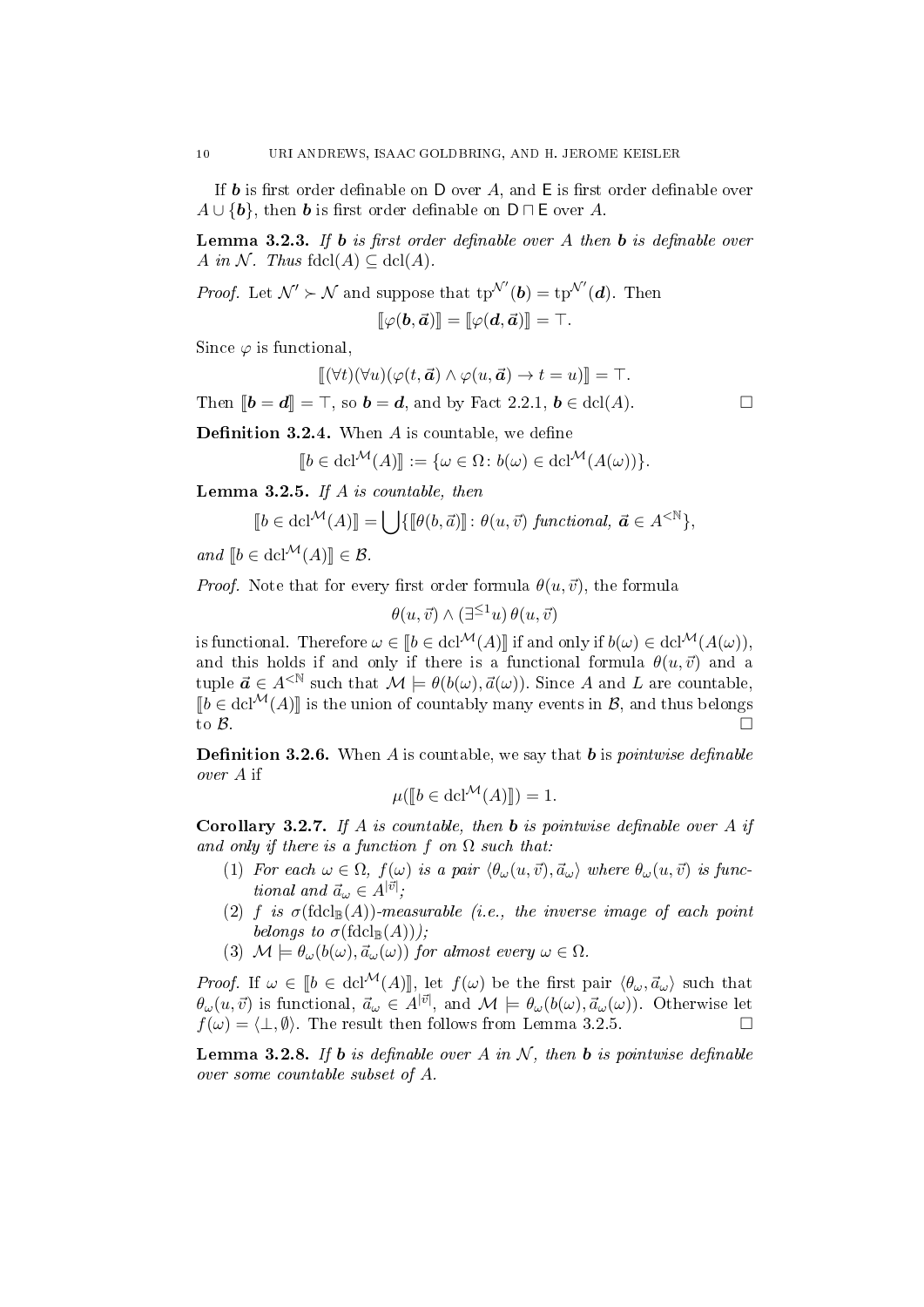*Proof.* By Fact 2.2.1 (3), we may assume that A is countable. By Lemma 3.2.5, the measure  $r := \mu(\llbracket b \in \text{dcl}^{\mathcal{M}}(A) \rrbracket)$  exists. Suppose **b** is not pointwise definable over A. Then  $r < 1$ . For each finite collection  $\chi_1(u, \vec{v}), \ldots, \chi_n(u, \vec{v})$ of first order formulas, each tuple  $\vec{a} \in A^{\langle \mathbb{N} \rangle}$ , and each  $\omega \in \Omega \setminus \llbracket b \in \text{dcl}^{\mathcal{M}}(A) \rrbracket$ the sentence

$$
(\exists u)[u \neq b(\omega) \land \bigwedge_{i=1}^{n} [\chi_i(b(\omega), \vec{a}(\omega)) \leftrightarrow \chi_i(u, \vec{a}(\omega))]
$$

holds in M, because  $b(\omega)$  is not definable over  $A(\omega)$ . Therefore in P we have

$$
\mu[\hspace{-0.04cm}[\exists u\hspace{-0.04cm}] | u \neq b \land \bigwedge_{i=1}^n [\chi_i(b,\vec{a}) \leftrightarrow \chi_i(u,\vec{a})] \hspace{-0.04cm}]\geq 1-r.
$$

By condition 2.1.1 (5), there is an element  $\mathbf{d} \in \widehat{\mathcal{K}}$  such that

$$
\mu[[d \neq b \wedge \bigwedge_{i=1}^n [\chi_i(b,\vec{a}) \leftrightarrow \chi_i(d,\vec{a})]] \geq 1 - r.
$$

It follows that  $\mu([d \neq b]) \geq 1 - r$ , and  $[\![\chi_i(b,\vec{a})]\!] = [\![\chi_i(d,\vec{a})]\!]$  for each  $i \leq n$ . By compactness in some elementary extension of N there is an  $i \leq n$ . By compactness, in some elementary extension of N there is an element **d** such that  $\mu[[d \neq b]] \geq 1 - r$ , and  $[\![\chi(b, \vec{a})]\!] = [\![\chi(d, \vec{a})\!]$  for each first order formula  $\chi(u, \vec{v})$ . Then  $d \neq b$ , and by quantifier elimination.  $tp(\mathbf{d}/A) = tp(\mathbf{b}/A)$ . Hence by Fact 2.2.1 (2),  $\mathbf{b} \notin \text{dcl}(A)$ .

The following example shows that the converse of Lemma 3.2.8 fails badly.

**Example 3.2.9.** Let  $M$  be a finite structure with a constant symbol for every element. Then every element of  $K$  is pointwise definable without parameters, but the only elements of  $\hat{\mathcal{K}}$  that are definable without parameters are the equivalence classes of constant functions  $b: \Omega \to M$ .

3.3. Definability in Sort  $K$ . We will now give necessary and sufficient conditions for an element of  $\mathbf{b} \in \widehat{\mathcal{K}}$  to be definable over a parameter set  $A \subseteq \widehat{K}$  in  $\mathcal{N}$ .

**Theorem 3.3.1. b** is definable over  $A$  if and only if there exist pairwise disjoint events  $\{\mathsf{E}_n : n \in \mathbb{N}\}$  such that  $\sum_{n \in \mathbb{N}} \mu(\mathsf{E}_n) = 1$ , and for each n,  $\mathsf{E}_n$ is definable over A, and **b** is first order definable on  $E_n$  over A.

*Proof.* ( $\Rightarrow$ ): Suppose  $\mathbf{b} \in \text{dcl}(A)$ . By Lemma 3.2.8, **b** is pointwise definable over some countable subset  $A_0$  of A. The set of all events C such that b is first order definable on  $C$  over  $A_0$  is countable, and may be arranged in a list  $\{C_n: n \in \mathbb{N}\}$ . Let  $E_0 = C_0$ , and

$$
\mathsf{E}_{n+1}=\mathsf{C}_{n+1}\sqcap \neg(\mathsf{C}_0\sqcup \cdots \sqcup \mathsf{C}_n).
$$

The events  $E_n$  are pairwise disjoint, and for each n we have

$$
E_0 \sqcup \cdots \sqcup E_n = C_0 \sqcup \cdots \sqcup C_n.
$$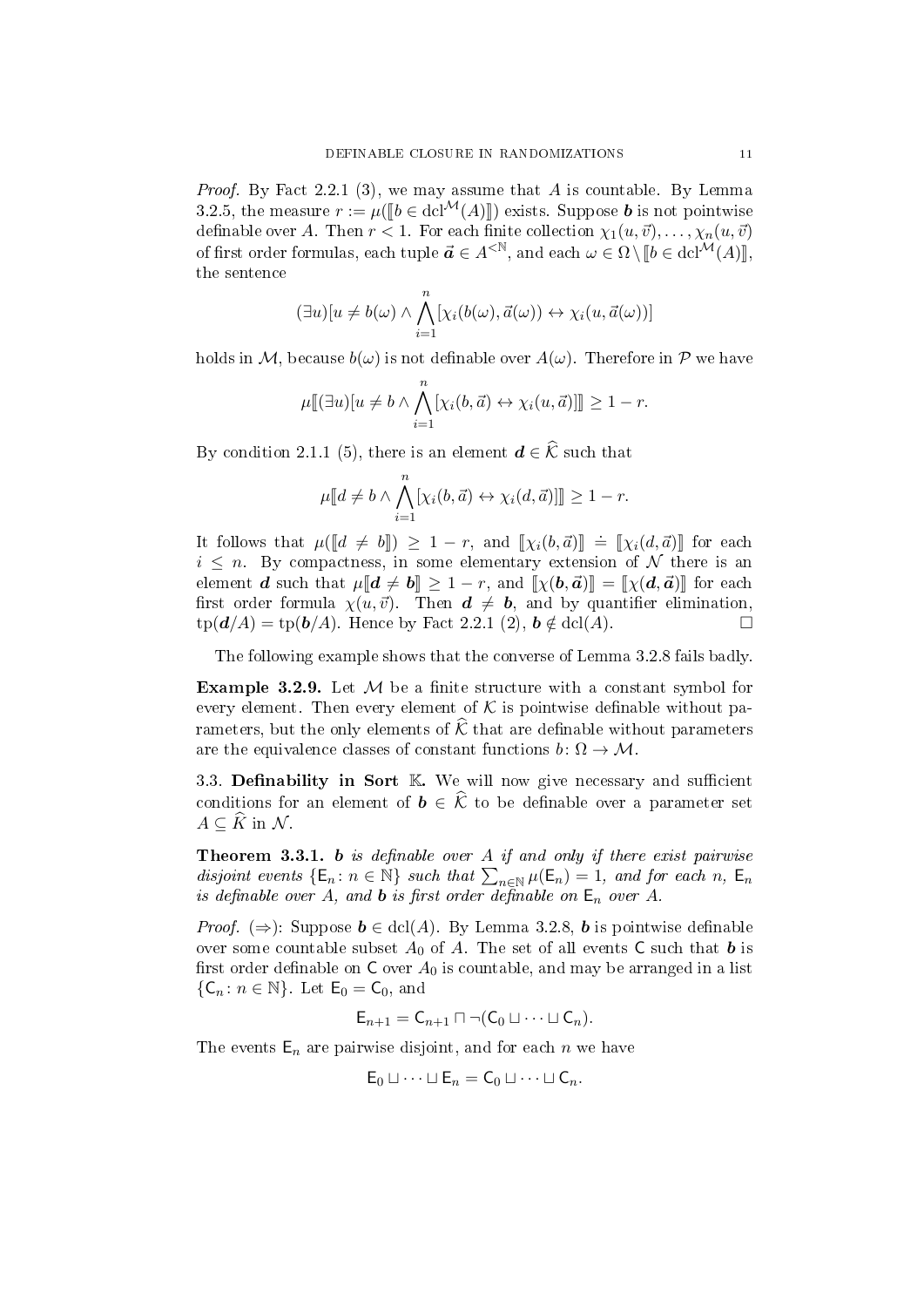By Remarks 3.2.2, for each n, **b** is first order definable on  $\mathsf{E}_n$  over A. By Lemma  $3.2.5$  and pointwise definability,

$$
\sum_{n\in\mathbb{N}}\mu(\mathsf{E}_n)=\lim_{n\to\infty}\mu(\mathsf{C}_0\sqcup\cdots\sqcup\mathsf{C}_n)=\mu([\![\mathrm{dcl}^{\mathcal{M}}(A_0)]\!])=1.
$$

By Remarks 3.2.2,  $E_n$  is definable over  $A \cup \{b\}$ , and since **b** is definable over A,  $E_n$  is definable over A by Fact 2.2.3.

 $(\Leftarrow)$ : Let  $\mathsf{E}_n$  be as in the theorem. For each n, we have  $\mathsf{E}_n = [\![\theta_n(\boldsymbol{b}, \vec{a}_n)]\!]$ for some functional formula  $\theta_n$  and tuple  $\vec{a}_n \in A^{\langle \mathbb{N} \rangle}$ . Since  $\mathsf{E}_n$  is definable over A, by Theorem 3.1.2 there is a sequence of formulas  $\psi_k(\vec{v})$  and tuples  $\vec{a_k} \in A^{\leq \mathbb{N}}$  such that

$$
\lim_{k\to\infty} d_{\mathbb{B}}(\llbracket \psi_k(\vec{a}_k)\rrbracket, \llbracket \theta_n(\bm{b},\vec{a})\rrbracket) = 0.
$$

Suppose d has the same type over A as b in some elementary extension  $\mathcal{N}'$ of  $N$  Then

$$
\lim_{k\to\infty} d_{\mathbb{B}}(\llbracket \psi_k(\vec{\boldsymbol{a}}_k)\rrbracket, \llbracket \theta_n(\boldsymbol{d},\vec{\boldsymbol{a}})\rrbracket) = 0.
$$

Hence

$$
[\![\theta_n(\boldsymbol{d},\vec{\boldsymbol{a}}_n)]\!]=[\![\theta_n(\boldsymbol{b},\vec{\boldsymbol{a}}_n)]\!]=\mathsf{E}_n
$$

in  $\mathcal{N}'$ . Since  $\theta_n(u, \vec{v})$  is functional, we have  $[\![\theta_n(\boldsymbol{b}, \vec{\boldsymbol{a}})]\!] \sqsubseteq [\![\boldsymbol{d} = \boldsymbol{b}]\!]$  for each n. Then

$$
\mu(\llbracket \boldsymbol{d}=\boldsymbol{b}\rrbracket)\geq \sum_{n\in\mathbb{N}}\mu(\mathsf{E}_n)=1,
$$

so  $\mathbf{d} = \mathbf{b}$ . Then by Fact 2.2.1,  $\mathbf{b} \in \text{dcl}(A)$ .

**Corollary 3.3.2.** An element  $\mathbf{b} \in \widehat{\mathcal{K}}$  is definable without parameters if and only if **b** is first order definable without parameters. Thus  $dcl(\emptyset) = \text{fdcl}(\emptyset)$ .

*Proof.* ( $\Rightarrow$ ): Suppose  $\mathbf{b} \in \text{dcl}(\emptyset)$ . By Theorem 3.3.1, there is an event E such that  $\mu(E) > 0$ , E is definable without parameters, and **b** is first order definable on E without parameters. By Corollary 3.1.3 we have  $E = T$ , so **b** is first order definable without parameters.

 $(\Leftarrow)$ : By Lemma 3.2.3.

**Corollary 3.3.3.** If  $\text{fdcl}_{\mathbb{B}}(A)$  is finite, then  $\text{dcl}_{\mathbb{B}}(A) = \text{fdcl}_{\mathbb{B}}(A)$  and  $\text{dcl}(A) =$  $fdcl(A).$ 

*Proof.*  $dcl_{\mathbb{B}}(A) = f dcl_{\mathbb{B}}(A)$  follows from Theorem 3.1.2. Lemma 3.2.3 gives  $\text{dcl}(A) \supseteq \text{fdcl}(A)$ . For the other inclusion, suppose  $\mathbf{b} \in \text{dcl}(A)$ . By Theorem 3.3.1, there is a finite partition  $\mathsf{E}_0, \ldots, \mathsf{E}_k$  of  $\mathsf{T}$ , a tuple  $\vec{a} \in A^{\lt N}$ , and first order formulas  $\psi_i(\vec{v})$  such that  $\mathsf{E}_i = [\psi_i(\vec{a})]$  and **b** is first order definable on  $\mathbf{E}_i$ . Then there are functional formulas  $\varphi_i(u, \vec{v})$  such that  $\mathbf{E}_i \doteq [\varphi_i(\mathbf{b}, \vec{\boldsymbol{a}})]$ .<br>We may take the formulas  $\psi_i(\vec{u})$  to be pairwise inconsistent and such that We may take the formulas  $\psi_i(\vec{v})$  to be pairwise inconsistent and such that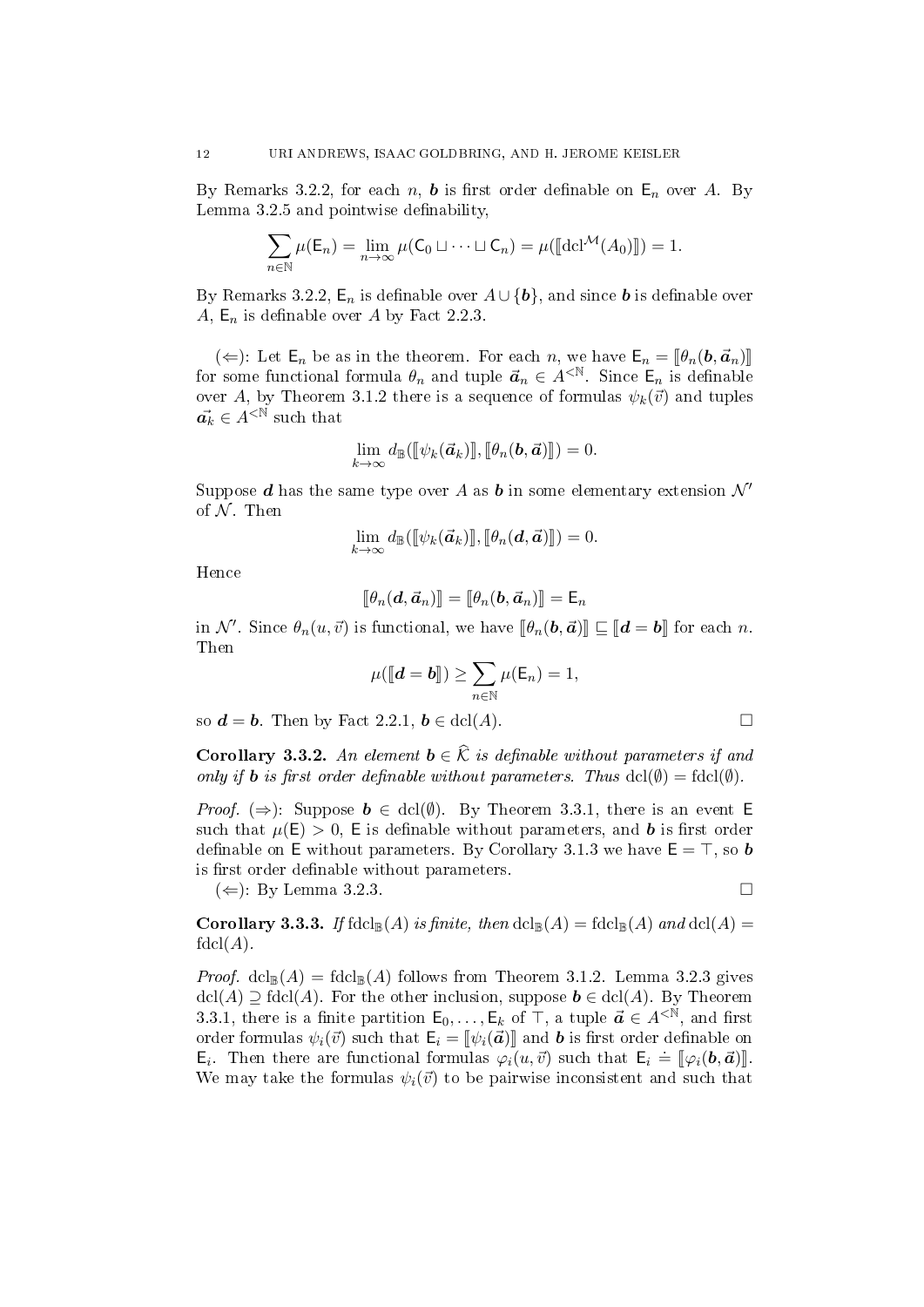$T \models \bigvee_{i=0}^{n} \psi(\vec{v})$ . Then  $\bigwedge_{i=0}^{n} (\psi_i(\vec{v}) \to \varphi_i(u, \vec{v}))$  is a functional formula such that

$$
\llbracket \bigwedge_{i=0}^n (\psi_i(\vec{a}) \to \varphi_i(\bm{b}, \vec{a})) \rrbracket = \top,
$$

so **b** is first order definable over A.

**Corollary 3.3.4.** b is definable over A if and only if:

- (1) **b** is pointwise definable over some countable subset of  $A$ :
- (2) for each functional formula  $\varphi(u, \vec{v})$  and tuple  $\vec{a} \in A^{\langle \mathbb{N}, \mathbb{I} \rangle}$   $[\varphi(\mathbf{b}, \vec{a})]$  is  $definable over A$ .

*Proof.* ( $\Rightarrow$ ): Suppose  $\mathbf{b} \in \text{dcl}(A)$ . Then (1) holds by Lemma 3.2.8.  $\llbracket \varphi(\mathbf{b}, \vec{\mathbf{a}}) \rrbracket$ is obviously definable over  $A \cup \{b\}$ , so  $\llbracket \varphi(b, \vec{a}) \rrbracket$  is definable over A by Fact 2.2.3, and thus (2) holds.

 $(\Leftarrow)$ : Assume conditions (1) and (2). By (1) and Lemma 3.2.5, there is a sequence of functional formulas  $\theta_n(u, \vec{v})$  and tuples  $\vec{a}_n \in A^{\leq N}$  such that

$$
[\![b \in \mathrm{dcl}^\mathcal{M}(A)]\!] = \bigcup_{n \in \mathbb{N}} [\![\theta_n(b, \vec{a}_n)]\!] \doteq \Omega.
$$

Let  $\mathsf{E}_n = [\![\theta_n(\boldsymbol{b}, \vec{\boldsymbol{a}}_n)]\!]$ , so **b** is first order definable on  $\mathsf{E}_n$  over A. By Remark 3.2.2, we may take the  $\mathsf{E}_n$  to be pairwise disjoint, and thus  $\sum_{n\in\mathbb{N}}\mu(\mathsf{E}_n)=1$ . By (2),  $E_n$  is definable over A for each n. Then by Theorem 3.3.1,  $b \in$  $\mathrm{dcl}(A)$ .

**Corollary 3.3.5.** b is definable over A if and only if:

- (1) b is pointwise definable over some countable subset of  $A$ ;
- (2)  $\text{fdcl}_{\mathbb{B}}(A \cup \{b\}) \subseteq \text{dcl}_{\mathbb{B}}(A)$ .

**Theorem 3.3.6.** b is definable over A if and only if  $b = \lim_{m \to \infty} b_m$ , where each  $\mathbf{b}_m$  is first-order definable over A. Thus  $dcl(A) = cl(fdcl(A)).$ 

*Proof.* ( $\Rightarrow$ ): Suppose that  $\mathbf{b} \in \text{dcl}(A)$ . If A is empty, then **b** is already first order definable from A by Corollary 3.3.2. Assume A is not empty and let  $c \in$ A. Let  $\{E_n: n \in \mathbb{N}\}\$ be as in Theorem 3.3.1, and fix an  $\varepsilon > 0$ . Then for some  $n, \sum_{k=0}^{n} \mu(E_k) > 1 - \varepsilon$ . For each k,  $E_k$  is definable over A, so by Theorem 3.1.2, there is an event  $D_k \in \text{fdcl}_{\mathbb{B}}(A)$  such that  $\mu(D_k \triangle E_k) < \varepsilon/n$ . Since the events  $\mathsf{E}_k$  are pairwise disjoint, we may also take the events  $\mathsf{D}_k$  to be pairwise disjoint. We have  $\mathsf{E}_k = [\theta_k(\boldsymbol{b}, \boldsymbol{a}_k)]$  for some functional  $\theta_k(u, \vec{v})$ , so we may assume that  $D_k$  has the additional properties that  $D_k \subseteq \llbracket (\exists! u) \theta_k(u, \vec{a}_k) \rrbracket$ and that  $D_k = \llbracket \psi_k(\vec{a}_k) \rrbracket$  for some formula  $\psi_k(\vec{v})$ . Then there is a unique element  $\boldsymbol{d} \in \widehat{\mathcal{K}}$  such that

$$
\begin{cases} \mathcal{M} \models \theta_k(d(\omega), \vec{a}_k(\omega)) & \text{if } k \leq n \text{ and } \omega \in [\![\psi_k(\vec{a}_k)]\!], \\ d(\omega) = c(\omega) & \text{if } \omega \in \Omega \setminus \bigcup_{k=0}^n [\![\psi_k(\vec{a}_k)]\!]. \end{cases}
$$

Then **d** is first order definable over A, and  $d_{\mathbb{K}}(\boldsymbol{b},\boldsymbol{d}) < \varepsilon$ .

 $(\Leftarrow)$ : This follows because first order definability implies definability (Lemma 3.2.3) and the set  $dcl(A)$  is metrically closed (Fact 2.2.3 (2)).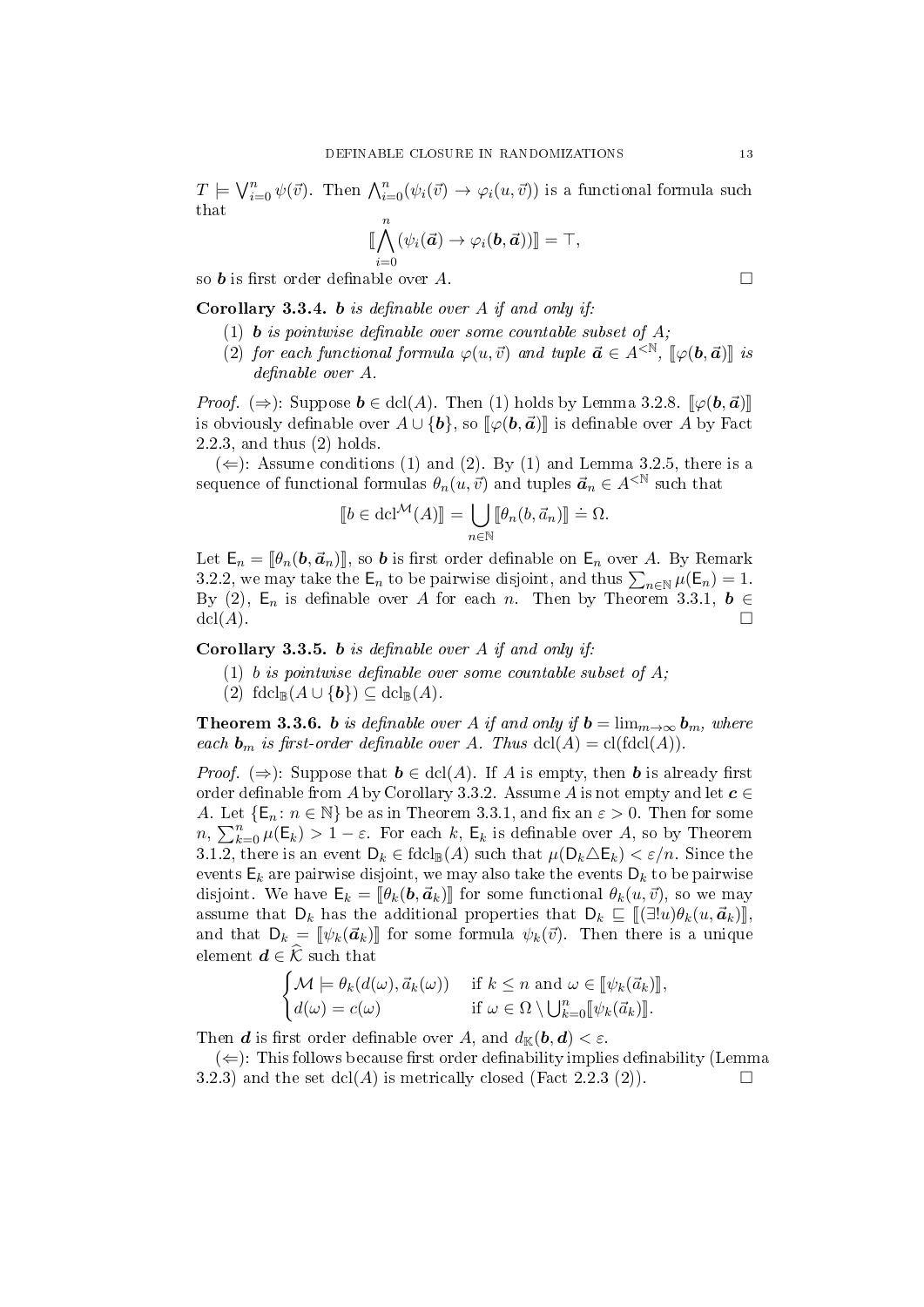The following result was proved in [Be] by an indirect argument using Lascar types. We give a simple direct proof here.

**Proposition 3.3.7.** For any model  $\mathcal{N} = (\widehat{\mathcal{K}}, \widehat{\mathcal{B}})$  of  $T^R$  and set  $A \subseteq \widehat{\mathcal{K}}$ ,  $\operatorname{acl}_{\mathbb{B}}(A) = \operatorname{dcl}_{\mathbb{B}}(A)$  and  $\operatorname{acl}(A) = \operatorname{dcl}(A)$ .

*Proof.* By Facts 2.2.1 and 2.2.2, we may assume  $\mathcal N$  is  $\aleph_1$ -saturated and A is countable. Suppose an event  $\mathsf{E} \in \widehat{\mathcal{B}}$  is not definable over A. By Fact 2.2.1 and  $\aleph_1$ -saturation there exists  $D \in \widehat{\mathcal{B}}$  such that tp( $D/A$ ) = tp( $E/A$ ) but  $d_{\mathbb{B}}(D, E) > 0$ . By  $\aleph_1$ -saturation again, there is a countable sequence of events  $\langle F_n : n \in \mathbb{N} \rangle$  in  $\widehat{\mathcal{B}}$  such that

$$
\mu(\mathsf{C}\cap\mathsf{F}_n)=\mu(\mathsf{C}\setminus\mathsf{F}_n)=\mu(\mathsf{C})/2
$$

for each  $n$  and each event  $C$  in the Boolean algebra generated by

$$
\mathrm{fdcl}_{\mathbb{B}}(A) \cup \{D, E\} \cup \{F_k \colon k < n\}.
$$

For each  $n$ , let

$$
D_n = (D \cap F_n) \cup (E \setminus F_n).
$$

Then for each  $C \in \text{fdcl}_{\mathbb{B}}(A)$  and  $n \in \mathbb{N}$ , we have

$$
\mu(D_n \cap C) = \mu(D \cap C)/2 + \mu(E \cap C)/2 = \mu(E \cap C).
$$

By quantifier elimination,  $tp(D_n/A) = tp(E/A)$  for each  $n \in \mathbb{N}$ . Moreover, whenever  $k < n$  we have

$$
D_n \setminus D_k = ((D \setminus D_k) \cap F_n) \cup ((E \setminus D_k) \setminus F_n),
$$

so

$$
\mu(\mathsf{D}_n \setminus \mathsf{D}_k) = \mu(\mathsf{D} \setminus \mathsf{D}_k)/2 + \mu(\mathsf{E} \setminus \mathsf{D}_k)/2.
$$

Note that whenever  $tp(D'/A) = tp(D''/A)$ , we have  $\mu(D') = \mu(D'')$ , and hence

$$
\mu(\mathsf{D}'\setminus \mathsf{D}'')=\mu(\mathsf{D}''\setminus \mathsf{D}')=d_{\mathbb{B}}(\mathsf{D}',\mathsf{D}'')/2.
$$

Therefore

$$
d_{\mathbb{B}}(\mathsf{D}_n, \mathsf{D}_k) = d_{\mathbb{B}}(\mathsf{D}, \mathsf{D}_k)/2 + d_{\mathbb{B}}(\mathsf{E}, \mathsf{D}_k)/2 \geq d_{\mathbb{B}}(\mathsf{D}, \mathsf{E})/2.
$$

It follows that the set of realizations of  $tp(E/A)$  is not compact, and E is not algebraic over A. This shows that  $\operatorname{acl}_{\mathbb{B}}(A) = \operatorname{dcl}_{\mathbb{B}}(A)$ .

Now suppose  $\mathbf{b} \in \text{acl}(A) \setminus \text{dcl}(A)$ . There is an element  $\mathbf{c} \in \widehat{\mathcal{K}}$  such that  $tp(\mathbf{b}/A) = tp(\mathbf{c}/A)$  but  $d_{\mathbb{K}}(\mathbf{b}, \mathbf{c}) > 0$ . For each first order formula  $\psi(u, \vec{v})$ and  $\vec{a} \in A^{\leq \mathbb{N}}$ ,  $[\![\psi(\mathbf{b}, \vec{a})\!] \in \text{acl}_{\mathbb{B}}(\{\mathbf{b}\} \cup A) \subseteq \text{acl}_{\mathbb{B}}(\text{acl}(A))$ . By Fact 2.2.3,  $[\![\psi(\mathbf{b},\vec{\boldsymbol{a}})]\!] \in \text{acl}_{\mathbb{B}}(A)$ . By the preceding paragraph,  $[\![\psi(\mathbf{b},\vec{\boldsymbol{a}})]\!] \in \text{dcl}_{\mathbb{B}}(A)$ . Since  $\text{tp}(\mathbf{b}/A) = \text{tp}(\mathbf{c}/A)$ , we have  $\text{tp}([\psi(\mathbf{b}, \vec{\boldsymbol{a}})]/A) = \text{tp}([\psi(\mathbf{c}, \vec{\boldsymbol{a}})]/A)$ . By Fact 2.2.1, it follows that  $\llbracket \psi(b, \vec{a}) \rrbracket = \llbracket \psi(c, \vec{a}) \rrbracket$  for every first order formula  $\psi(u, \vec{v})$ . Then  $\text{tp}(b(\omega)/A(\omega)) = \text{tp}(c(\omega)/A(\omega))$  for  $\mu$ -almost all  $\omega$ . By  $\aleph_1$ saturation, there are countably many independent events  $D_n \in \widehat{\mathcal{B}}$  such that  $D_n \sqsubseteq [$ **b**  $\neq c$ ] and  $\mu(D_n) = d_{\mathbb{K}}(\boldsymbol{b}, c)/2$ . Let  $c_n$  agree with  $c$  on  $D_n$  and agree with  $\boldsymbol{b}$  elsewhere. We have  $tp(c_n/A) = tp(\boldsymbol{b}/A)$  for every  $n \in \mathbb{N}$ , and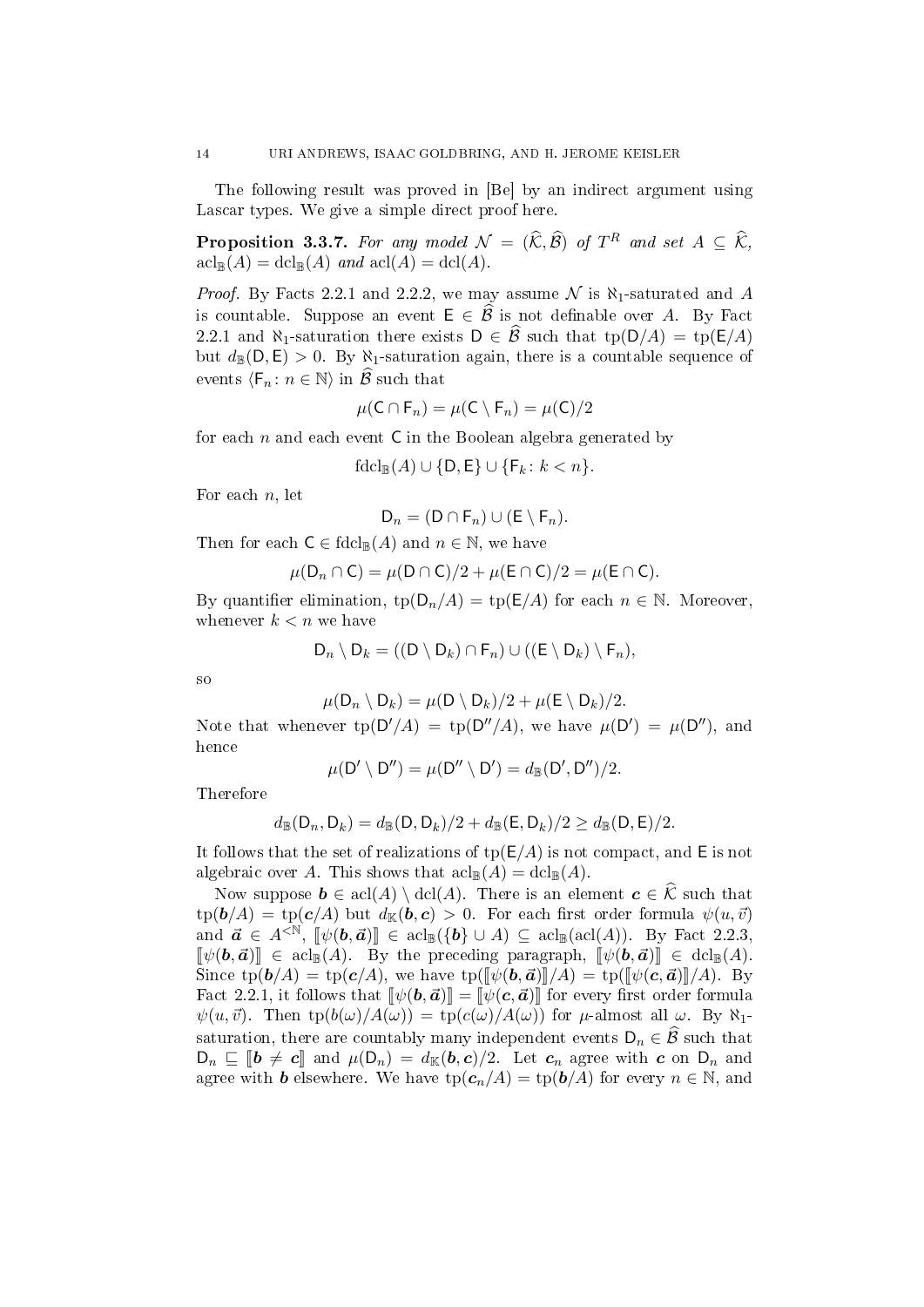$d_{\mathbb{K}}(c_n, c_k) = d_{\mathbb{K}}(b, c)/2$  whenever  $k < n$ . Thus the set of realizations of  $\text{tp}(\boldsymbol{b}/A)$  is not compact, contradicting the fact that  $\boldsymbol{b} \in \text{acl}(A)$ .

# 4. A SPECIAL CASE:  $\aleph_0$ -CATEGORICAL THEORIES

4.1. Definability and  $\aleph_0$ -Categoricity. We use our preceding results to characterize  $\aleph_0$ -categorical theories in terms of definability in randomizations.

Theorem 4.1.1. The following are equivalent:

(1) T is  $\aleph_0$ -categorical;

(2) fdcl<sub>B</sub>(A) is finite for every finite A;

(3) dcl<sub>R</sub>(A) is finite for every finite A;

(4)  $\text{fdcl}_{\mathbb{B}}(A) = \text{dcl}_{\mathbb{B}}(A)$  for every finite A;

(5) fdcl(A) is finite for every finite  $A$ ;

(6) dcl(A) is finite for every finite A.

(7) fdcl(A) = dcl(A) for every finite A;

Proof. By the Ryll-Nardzewski Theorem (see [CK], Theorem 2.3.13), (1) is equivalent to

(0) For each n there are only finitely many formulas in n variables up to T-equivalence.

Assume (0) and let  $A \subseteq \hat{\mathcal{K}}$  be finite. Then (2) holds. Moreover, there are only finitely many functional formulas in  $|A| + 1$  variables, so (5) holds. Then by Corollary 3.3.3, (3), (4), (6), and (7) hold.

Now assume that (0) fails.

*Proof that (2) and (3) fail:* For some *n* there are infinitely many formulas in *n* variables that are not T-equivalent. Hence there is an *n*-type  $p$  in  $T$  without parameters that is not isolated. So there are formulas  $\varphi_1(\vec{v}), \varphi_2(\vec{v}), \ldots$  in p such that for each  $k > 0, T \models \varphi_{k+1} \to \varphi_k$  but the formula  $\theta_k = \varphi_k \land \neg \varphi_{k+1}$ is consistent with T. The formulas  $\theta_k$  are consistent but pairwise inconsistent. By Fullness, for each  $k > 0$  there exists an *n*-tuple  $\vec{b}_k \in \widehat{\mathcal{K}}^n$  such that  $[\![\theta_k(\vec{b}_k)]\!] = \top$ . Since the measured algebra  $(\widehat{\mathcal{B}}, \mu)$  is atomless, there are pair-<br>i.e. directions a subset  $\widehat{\mathcal{B}}$  and the subset  $\widehat{\mathcal{B}}$  and  $\widehat{\mathcal{B}}$  and  $\widehat{\mathcal{B}}$  and  $\widehat{\mathcal{B}}$  and  $\widehat{\mathcal{B}}$  a wise disjoint events  $\mathsf{E}_1, \mathsf{E}_2, \ldots$  in  $\widehat{\mathcal{B}}$  such that  $\mu(\mathsf{E}_k) = 2^{-k}$  for each  $k > 0$ . By applying Lemma 2.1.8 k times, we see that for each  $k > 0$  there is an n-tuple  $\vec{a}_k \in \widehat{\mathcal{K}}^n$  that agrees with  $\vec{b}_i$  on  $\mathsf{E}_i$  whenever  $0 < i \leq k$ . Whenever  $0 < k \leq j$ , we have  $\mu([\mathbf{\vec{a}}_k = \mathbf{\vec{a}}_j]) \geq 1 - 2^{-k}$ . So  $\langle \mathbf{\vec{a}}_1, \mathbf{\vec{a}}_2, \ldots \rangle$  is a Cauchy sequence, and by metric completeness the limit  $\vec{a} = \lim_{k \to \infty} \vec{a}_k$  exists in  $\hat{\mathcal{K}}^n$ . Let  $A = \text{range}(\vec{a})$ . For each  $k > 0$  we have  $\mathsf{E}_k = [\vec{a} = \vec{b}_k] = [\theta_k(\vec{a})],$  so  $\mathsf{E}_k \in \mathrm{fdcl}_{\mathbb{B}}(A)$ . Thus  $\mathrm{fdcl}_{\mathbb{B}}(A)$  is infinite, so (2) fails and (3) fails.

*Proof that* (4) fails: Let  $E_k$  be as in the preceding paragraph. The set  $\text{fdcl}_{\mathbb{B}}(A)$  is countable. But the closure  $\text{cl}(\text{fdcl}_{\mathbb{B}}(A))$  is uncountable, because for each set  $S \subseteq \mathbb{N} \setminus \{0\}$ , the supremum  $\bigsqcup_{k \in S} \mathsf{E}_k$  belongs to  $\text{cl}(\text{fdcl}_{\mathbb{B}}(A)).$ Thus by Theorem 3.1.2,

$$
\operatorname{dcl}_{\mathbb{B}}(A) = \operatorname{cl}(\operatorname{fdcl}_{\mathbb{B}}(A)) \neq \operatorname{fdcl}_{\mathbb{B}}(A),
$$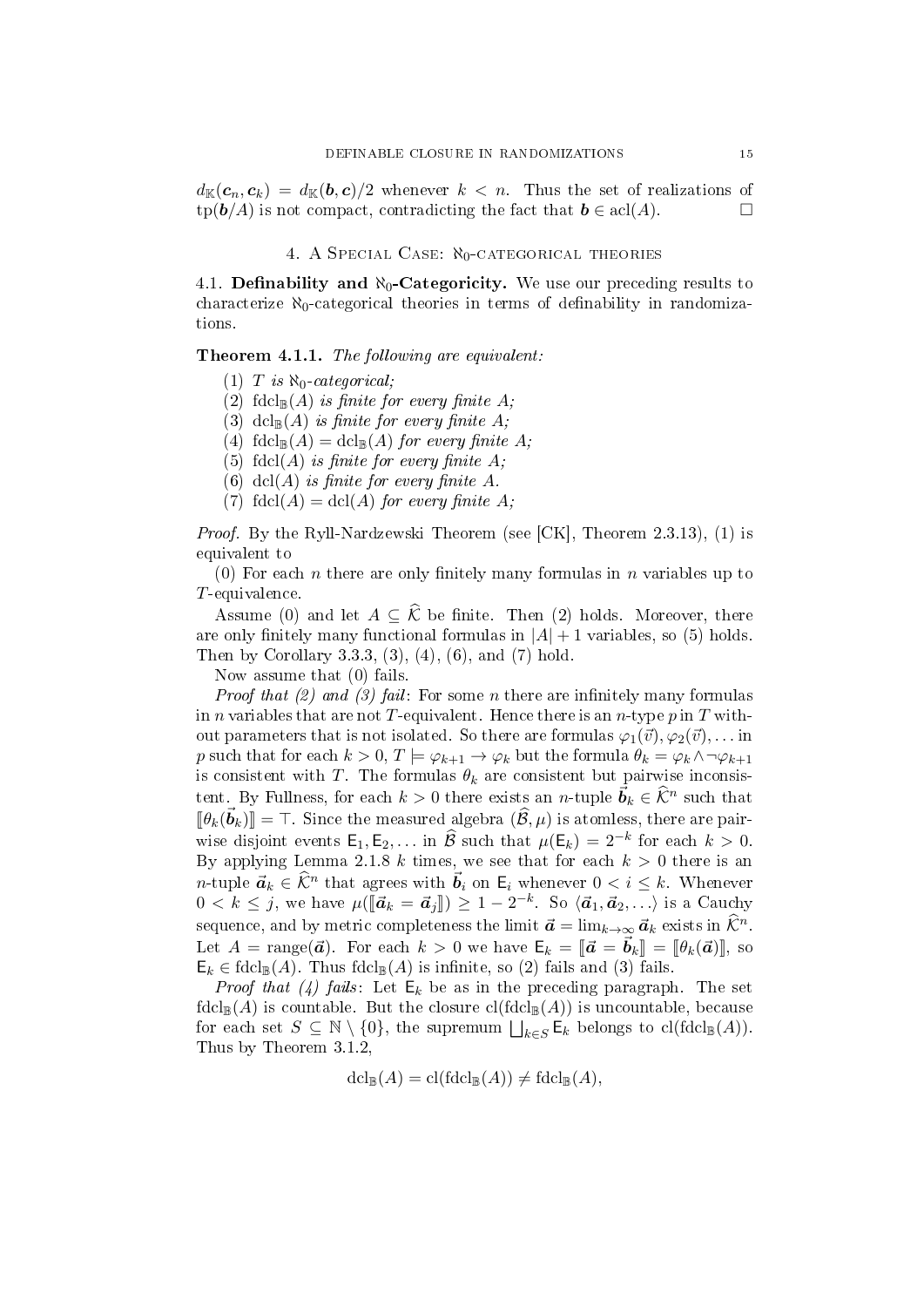and (4) fails.

*Proof that (5), (6), and (7) fail:* By Corollary 2.1.6, there exist  $c, d \in \mathcal{K}$ such that  $\llbracket c \neq d \rrbracket = \top$ . Let C be the finite set  $C = A \cup \{c, d\}$ . By Remark 2.2.4, for any event  $D \in \text{fdcl}_{\mathbb{B}}(A)$ , the characteristic function  $1_D$ of D with respect to  $c, d$  is definable over C. Moreover, we always have  $d_{\mathbb{K}}(1_{D}, 1_{E}) = d_{\mathbb{B}}(D, E)$ . It follows that fdcl(C) is infinite, so (5) and (6) fail. To show that (7) fails, we take an event  $D \in \text{dcl}_{\mathbb{B}}(A) \setminus \text{fdcl}_{\mathbb{B}}(A)$ . By Theorem 3.1.2 we have  $D \in \text{cl}(f dcl_{\mathbb{R}}(A))$ . It follows that  $1_D \in \text{cl}(f dcl(C))$ , so by Theorem 3.3.6,  $1_D \in \text{dcl}(C)$ . Hence  $\text{dcl}(C)$  is uncountable. But  $\text{fdcl}(C)$ is countable, so (7) fails.  $\square$ 

By the Ryll-Nardzewski Theorem, if T is  $\aleph_0$ -categorical then for each n, T has finitely many n-types; so each type p in the variables  $(u, \vec{v})$  has an *isolating formula*, that is, a formula  $\varphi(u, \vec{v})$  such that  $T \models \varphi(u, \vec{v}) \leftrightarrow \bigwedge p$ .

We now characterize the definable closure of a finite set  $A \subseteq \widehat{\mathcal{K}}$  in the case that T is  $\aleph_0$ -categorical. Hereafter, when A is a finite subset of  $\widehat{\mathcal{K}}$ ,  $\vec{a}$  will denote a finite tuple whose range is  $A$ .

Corollary 4.1.2. Suppose that T is  $\aleph_0$ -categorical,  $\mathbf{b} \in \widehat{\mathcal{K}}$ , and A is a finite subset of  $\widehat{\mathcal{K}}$ . Then  $\mathbf{b} \in \text{dcl}(A)$  if and only if:

- (1) **b** is pointwise definable over  $A$ ;
- (2) for every isolating formula  $\varphi(u, \vec{v})$ , if  $\mu([\varphi(\mathbf{b}, \vec{\boldsymbol{a}})]) > 0$  then

$$
[\![\varphi(\bm{b},\vec{\bm{a}})]\!] = [\![(\exists u)\varphi(u,\vec{\bm{a}})]\!].
$$

*Proof.* ( $\Rightarrow$ ): Suppose  $\mathbf{b} \in \text{dcl}(A)$ . (1) holds by Lemma 3.2.8. Suppose  $\varphi(u, \vec{v})$ is isolating and  $\mu(\llbracket \varphi(\mathbf{b}, \mathbf{\vec{a}}) \rrbracket) > 0$ . We have  $\llbracket \varphi(\mathbf{b}, \mathbf{\vec{a}}) \rrbracket \in \text{fdcl}_{\mathbb{R}}({\{\mathbf{b}\} \cup A})$ , so by Corollary 3.3.5,  $\llbracket \varphi(\mathbf{b}, \mathbf{\vec{a}}) \rrbracket \in \text{dcl}_{\mathbb{B}}(A)$ . By Theorem 4.1.1,  $\llbracket \varphi(\mathbf{b}, \mathbf{\vec{a}}) \rrbracket \in$ fdcl<sub>B</sub>(A). We note that  $(\exists u)\varphi(u,\vec{v})$  is an isolating formula, so  $[\![\exists u]\varphi(u,\vec{a})]\!]$ is an atom of  $\text{fdcl}_{\mathbb{B}}(A)$ . Therefore (2) holds.

(∈): Assume (1) and (2). By (2), for every isolating formula  $\varphi(u, \vec{v})$  such that  $\mu(\llbracket \varphi(\mathbf{b}, \mathbf{d}) \rrbracket) > 0$ , we have

$$
[\![\varphi(\mathbf{b},\mathbf{a})]\!]\in \mathrm{fdcl}_\mathbb{B}(A).
$$

Every formula  $\theta(u, \vec{v})$  is T-equivalent to a finite disjunction of isolating formulas in the variables  $(u, \vec{v})$ . It follows that  $\text{fdcl}_{\mathbb{B}}(A \cup \{b\}) \subseteq \text{fdcl}_{\mathbb{B}}(A)$ . Therefore by Corollary 3.3.5,  $\mathbf{b} \in \text{dcl}(A)$ .

Corollary 4.1.3. Suppose that T is  $\aleph_0$ -categorical,  $\mathbf{b} \in \widehat{\mathcal{K}}$ , and A is a finite subset of  $\widehat{\mathcal{K}}$ . Then  $\mathbf{b} \in \text{dcl}(A)$  if and only if for every isolating formula  $\psi(\vec{v})$ there is a functional formula  $\varphi(u, \vec{v})$  such that  $[\![\psi(\vec{a})]\!] \sqsubseteq [\![\varphi(\bm{b}, \vec{a})\!]$ .

*Proof.* ( $\Rightarrow$ ): Suppose  $\mathbf{b} \in \text{dcl}(A)$ . By Theorem 4.1.1, **b** is first order definable over  $\vec{a}$ , so there is a functional formula  $\varphi(u, \vec{v})$  such that  $[\varphi(\bm{b}, \vec{a})] = \top$ . Then for every isolating  $\psi(\vec{v})$  we have  $[\![\psi(\vec{a})]\!] \sqsubseteq [\![\varphi(\mathbf{b}, \vec{a})]\!]$ .

( $\Leftarrow$ ): There is a finite set  $\{\psi_0(\vec{v}), \ldots, \psi_k(\vec{v})\}$  that contains exactly one isolating formula for each  $|\vec{a}|$ -type of T. By hypothesis, for each  $i \leq k$  there is a functional formula  $\varphi_i(u, \vec{v})$  such that  $[\![\psi_i(\vec{a})\!] \sqsubseteq [\![\varphi_i(\bm{b}, \vec{a})\!]$ . Since the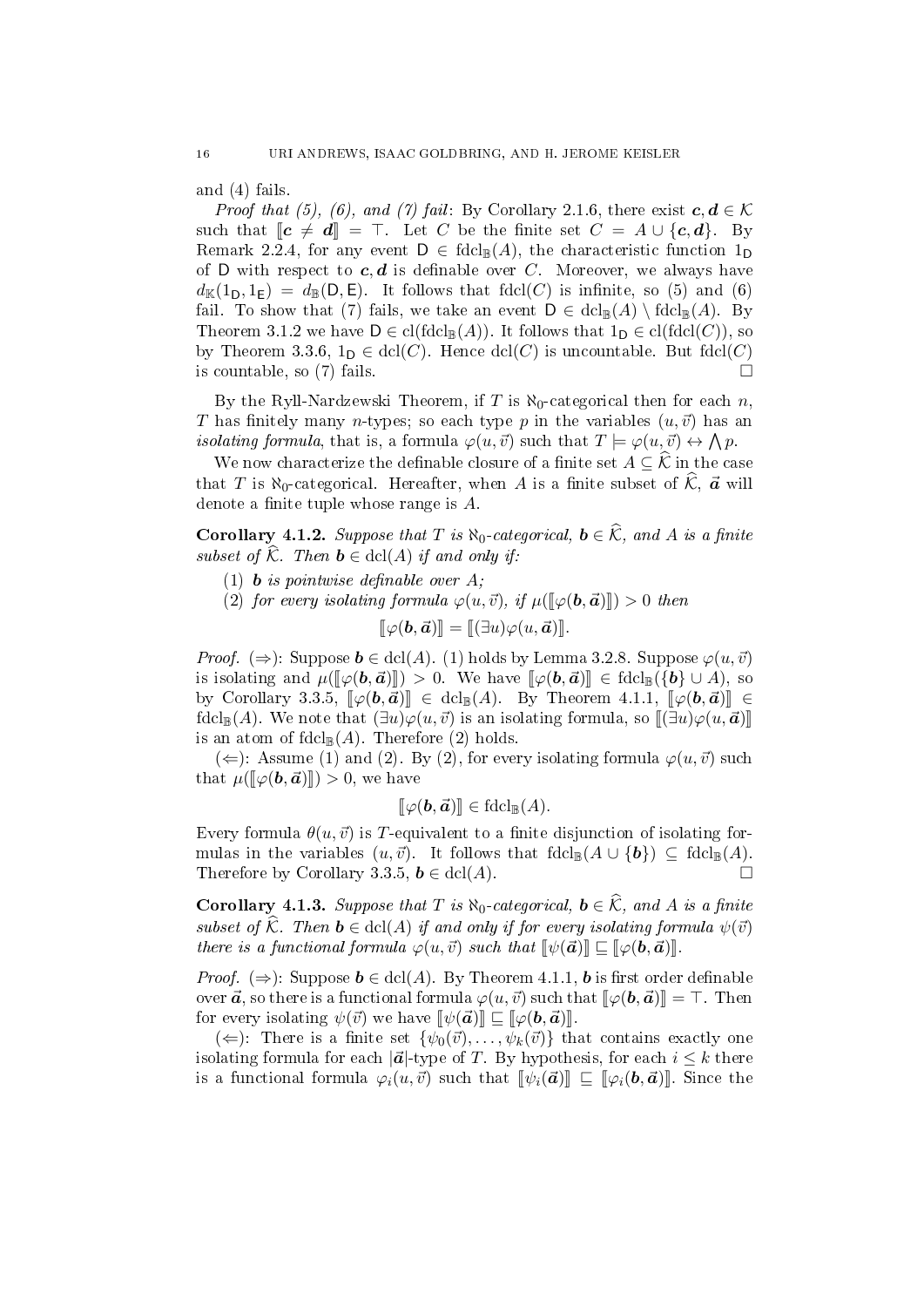formulas  $\psi_i(\vec{v})$  are pairwise inconsistent, the formula  $\bigvee_{i=0}^k (\psi_i(\vec{v}) \wedge \varphi_i(u, \vec{v}))$ is functional, and

$$
\llbracket \bigvee_{i=0}^k (\psi_i(\vec{a}) \wedge \varphi_i(\bm{b}, \vec{a})) \rrbracket = \top.
$$

Hence **b** is first order definable over  $\vec{a}$ , so by Lemma 3.2.3 we have  $\mathbf{b} \in \mathbb{R}$  $\mathrm{dcl}(A)$ .

4.2. The Theory  $DLO<sup>R</sup>$ . We will use Corollary 4.1.3 to give a more natural characterization of the definable closure of a finite parameter set in a model of  $DLO<sup>R</sup>$ , where  $DLO$  is the theory of dense linear order without endpoints. Note that in DLO, every type in  $(v_1, \ldots, v_n)$  has an isolating formula of the form  $\bigwedge_{i=1}^{n-1} u_i \alpha_i u_{i+1}$  where  $\{u_1, \ldots u_n\} = \{v_1, \ldots, v_n\}$  and each  $\alpha_i \in \{<, =\}$ . (This formula linearly orders the equality-equivalence classes).

**Corollary 4.2.1.** Let  $T = \text{DLO}$ ,  $\mathbf{b} \in \widehat{\mathcal{K}}$ , and A be a finite subset of  $\widehat{\mathcal{K}}$ . Then  $\mathbf{b} \in \text{dcl}(A)$  if and only if for every isolating formula  $\psi(v_1, \ldots, v_n)$  there is an  $i \in \{1, \ldots, n\}$  such that  $\llbracket \psi(\vec{a}) \rrbracket \subseteq \llbracket \bm{b} = \bm{a}_i \rrbracket$ .

*Proof.* For any  $M \models \text{DLO}$  and parameter set A, we have dcl<sup>M</sup>(A) = A. Therefore for every isolating formula  $\psi(v_1, \ldots, v_n)$  and functional formula  $\varphi(u, v_1, \ldots, v_n)$  there exists  $i \in \{1, \ldots, n\}$  such that

$$
\text{DLO} \models (\psi(v_1, \ldots, v_n) \land \varphi(u, v_1, \ldots, v_n)) \to u = v_i.
$$

The result now follows from Corollary 4.1.3.

In the theory DLO, we define  $min(u, v)$  and  $max(u, v)$  in the usual way. For  $a, b \in \widehat{\mathcal{K}}$ , we let  $\min(a, b)$  be the unique element  $e \in \widehat{\mathcal{K}}$  such that

$$
[\![e=\min(a,b)]\!]=\top,
$$

and similarly for max. For finite subsets  $A$  of  $K$ , min $(A)$  and max $(A)$  are defined by repeating the two-variable functions min and max in the natural way.

We next show that in  $DLO<sup>R</sup>$ , the definable closure of a finite set can be characterized as the closure under a "choosing function" of four variables.

**Definition 4.2.2.** In the theory DLO, let  $\ell$  be the function of four variables defined by the condition

 $\ell(u, v, x, y) = x$  if  $u < v$ , and  $\ell(u, v, x, y) = y$  if not  $u < v$ .

For  $a, b, c, d \in \mathcal{K}$ , let  $\ell(a, b, c, d)$  be the unique element  $e \in \widehat{\mathcal{K}}$  such that  $\notag \[e = \ell(a, b, c, d)]\notag = \top$ . Given a set  $A \subseteq \widehat{\mathcal{K}}$ , let lcl(A) be the closure of A under the function  $\ell$ .

Note that in DLO, the function  $\ell$  is definable without parameters. In both DLO and DLO<sup>R</sup>,  $min(u, v) = \ell(u, v, u, v)$ , and  $max(u, v) = \ell(u, v, v, u)$ .

**Proposition 4.2.3.** Let  $T = DLO$ . Then for every finite subset A of  $\widehat{\mathcal{K}}$ ,  $dcl(A) = cl(A).$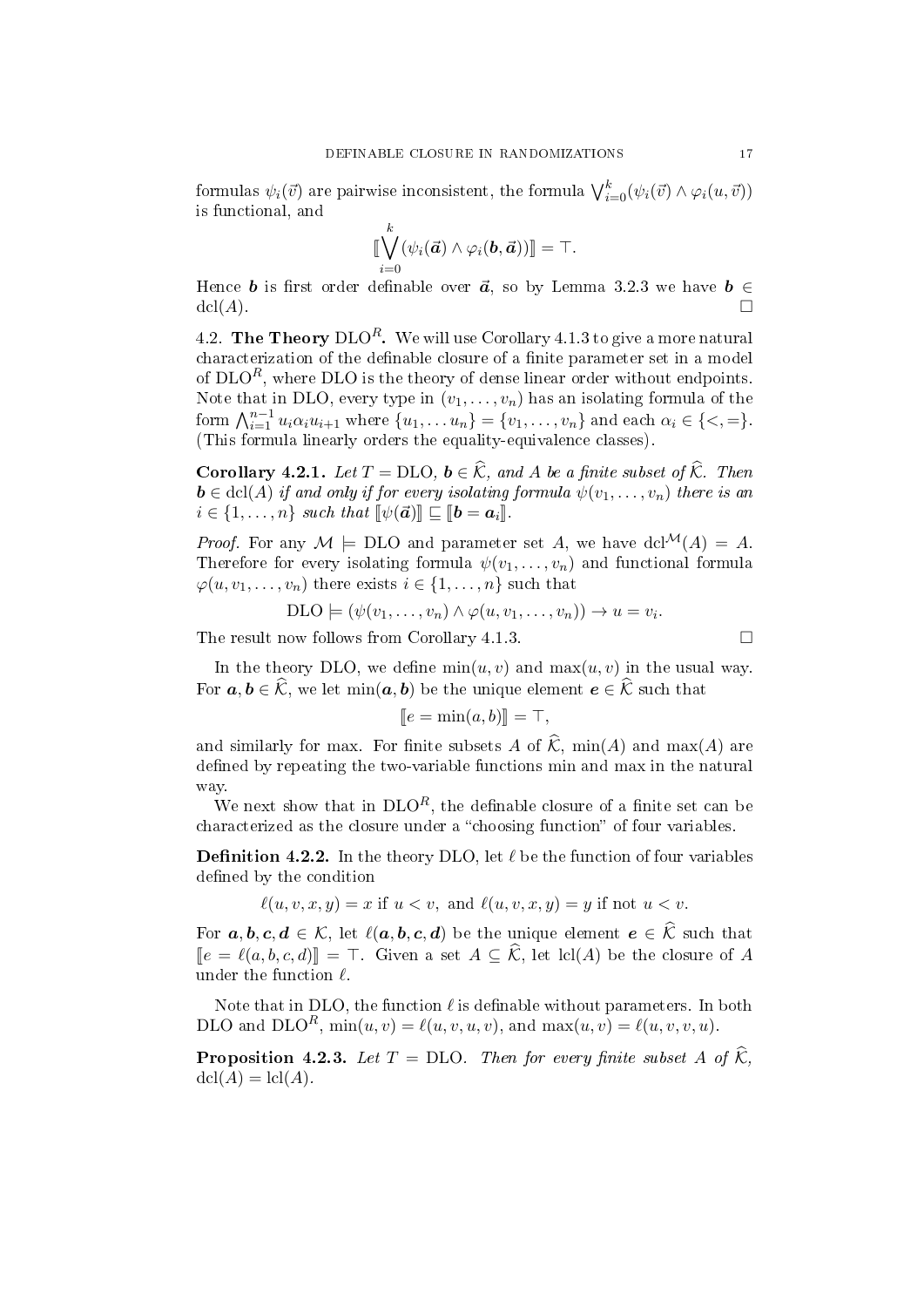*Proof.* It is clear that  $\text{lcl}(A) \subseteq \text{dcl}(A)$ .

We prove the other inclusion. If  $A$  is empty, the result is trivial, so we assume A is non-empty. Let  $\mathbf{0} = \min(A), \mathbf{1} = \max(A)$ . We have  $\mathbf{0}, \mathbf{1} \in$ lcl(A). Let  $\Omega_0 = [0 \lt 1]$ . Note that  $\Omega \setminus \Omega_0 = [0 \lt 1]$ . If  $\mu(\Omega_0) = 0$ , then A is a singleton, and we trivially have  $\text{lcl}(A) = \text{dcl}(A) = A$ . We may therefore assume that  $\mu(\Omega_0) > 0$ . To simplify notation we will instead assume that  $\Omega_0 = \Omega$ ; the argument in the general case is similar.

In the following, all characteristic functions are understood to be with respect to **0, 1**. Note that  $\ell(a, b, 0, 1)$  is the characteristic function of the event  $\llbracket a < b \rrbracket$ . If d is the characteristic function of an event D and e is the characteristic function of an event E, then  $\ell(d, 1, 1, 0)$  is the characteristic function of  $\neg D$ ,  $\min(\mathbf{d}, \mathbf{e})$  is the characteristic function of  $D \Box E$ , and  $\max(\mathbf{d}, \mathbf{e})$ is the characteristic function of  $D \sqcup E$ . It follows that for every quantifier-free first order formula  $\varphi(\vec{v})$  of DLO with  $|\vec{v}| = |\vec{a}|$ , the characteristic function of the event  $\llbracket \varphi(\vec{a})\rrbracket$  belongs to lcl(A). Since DLO admits quantifier elimination. the characteristic function of every event that is first order definable over  $A$ belongs to  $\text{lcl}(A)$ . Hence by Theorem 4.1.1, the characteristic function of every event in  $dcl_{\mathbb{B}}(A)$  belongs to  $lcl(A)$ . Moreover, for every  $c \in A$  and event  $D \in \text{dcl}_{\mathbb{B}}(A)$  with characteristic function  $d, c \restriction D := \ell(d, 1, 0, c)$  is the element that agrees with  $c$  on D and agrees with  $0$  on the complement of D so  $c \restriction D$  belongs to lcl(A). Let  $\{D_1, \ldots, D_n\}$  be the set of atoms of  $dcl_{\mathbb{B}}(A)$ (which is finite because DLO is  $\aleph_0$ -categorical). By Corollary 4.2.1, every element of  $dcl(A)$  has the form

$$
\max(\mathbf{c}_1 \upharpoonright \mathsf{D}_1, \ldots, \mathbf{c}_n \upharpoonright \mathsf{D}_n)
$$
  
for some  $\mathbf{c}_1, \ldots, \mathbf{c}_n \in A$ . Therefore  $\text{dcl}(A) \subseteq \text{lcl}(A)$ .

$$
\Box
$$

Example 4.2.4. In this example we show that the exchange property fails for  $DLO<sup>R</sup>$ , even though it holds for DLO. Thus the exchange property is not preserved under randomizations. Let  $T = DLO$ . By Fullness, there exist elements  $a, b \in \widehat{K}$  such that  $\max(a, b) \notin \{a, b\}$ . Let  $c = \max(a, b), d =$  $\min(a, b)$ . It is easy to check that

 $\det(\{a, b\}) = \{a, b, c, d\}, \quad \det(\{a, c\}) = \{a, c\}, \quad \det(\{a\}) = \{a\}.$ Thus  $c \in \text{dcl}(\{a, b\}) \setminus \text{dcl}(\{a\})$  but  $b \notin \text{dcl}(\{a, c\}).$ 

# **REFERENCES**

[AK] Uri Andrews and H. Jerome Keisler. Randomizations of Theories with Countably Many Countable Models. To appear. Available online at www.math.wisc.edu/∼Keisler.

[Be] Itaï Ben Yaacov. On Theories of Random Variables. To appear, Israel J. Math. ArXiv:0901.1584v3 (2001).

[BBHU] Itaï Ben Yaacov, Alexander Berenstein, C. Ward Henson and Alexander Usvyatsov. Model Theory for Metric Structures. To appear, Lecture Notes of the London Math. Society.